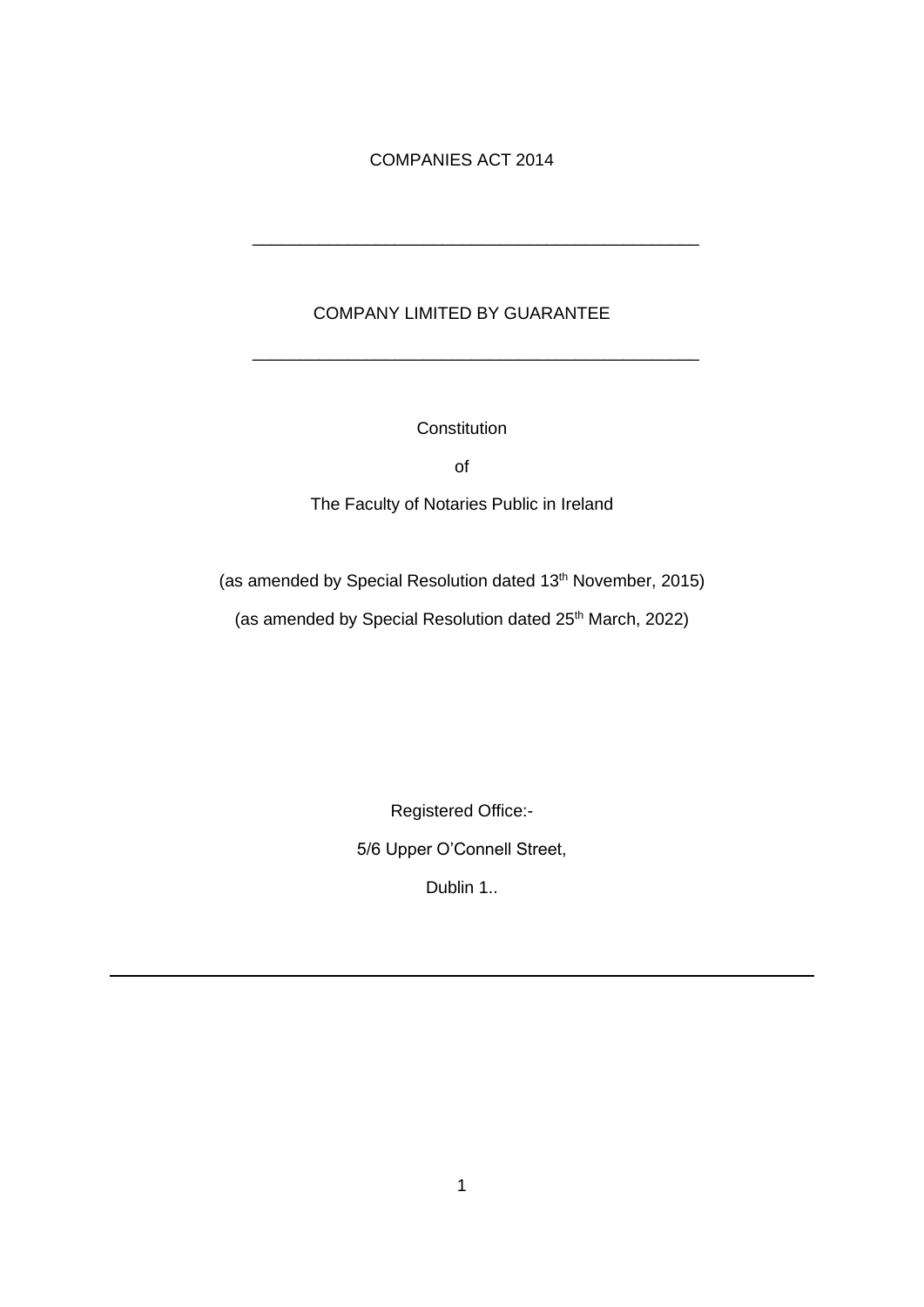## No. 81632 **CERTIFICATE OF INCORPORATION**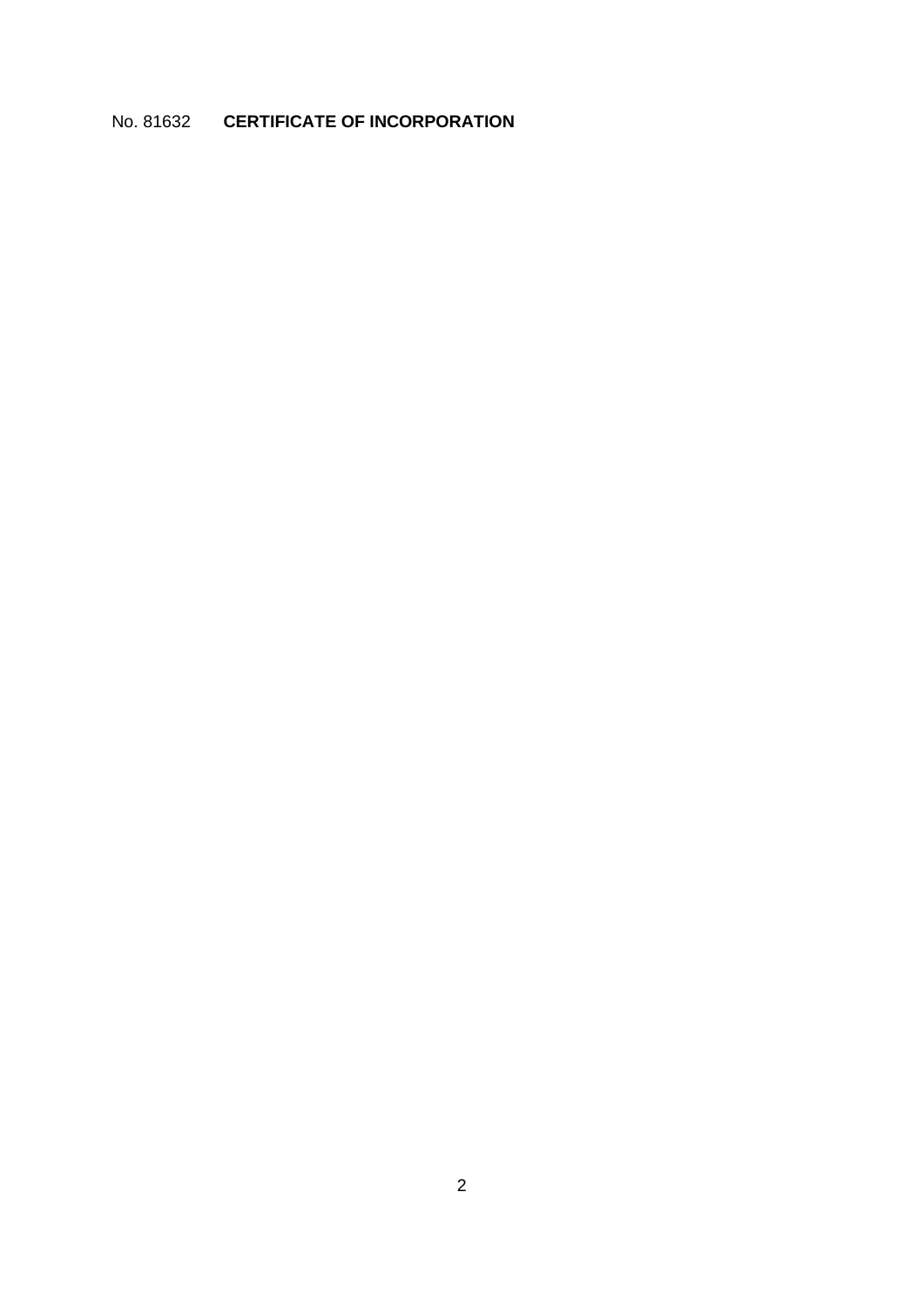## COMPANIES ACT 2014

## COMPANY LIMITED BY GUARANTEE

## MEMORANDUM OF ASSOCIATION

of

## THE FACULTY OF NOTARIES PUBLIC IN IRELAND

*Terms defined in this Memorandum of Association shall have the meanings attributed to them in Article 1 of the Articles of Association.* 

#### **Name**

1. The name of the company (hereinafter called the "Faculty") is "THE FACULTY OF NOTARIES PUBLIC IN IRELAND".

## **Company Type**

2. The Faculty is a company limited by guarantee registered under Part 18 of the Companies Act 2014.

## **Main Object**

3. The main object for which the Faculty is formed is the promotion, advancement and regulation of Notaries Public in Ireland.

#### **Subsidiary and Ancillary Objects**

- 4. The following objects are exclusively subsidiary and ancillary to the main object set out above and these objects are to be used only for the attainment of that main object:
- (a) To act as a representative body and to promote and advance the interests of Notaries Public practising in Ireland;
- (b) To provide education and training to Notaries Public and eligible persons seeking to be appointed a Notary Public in Ireland and to set examinations for entry to the Faculty and for further qualifications;
- (c) To act in a regulatory capacity with respect to Notaries Public practising in Ireland;
- (d) To award qualifications and accreditations;
- (e) To certify the status of examinations set by the Faculty; and
- (f) To affiliate with other bodies.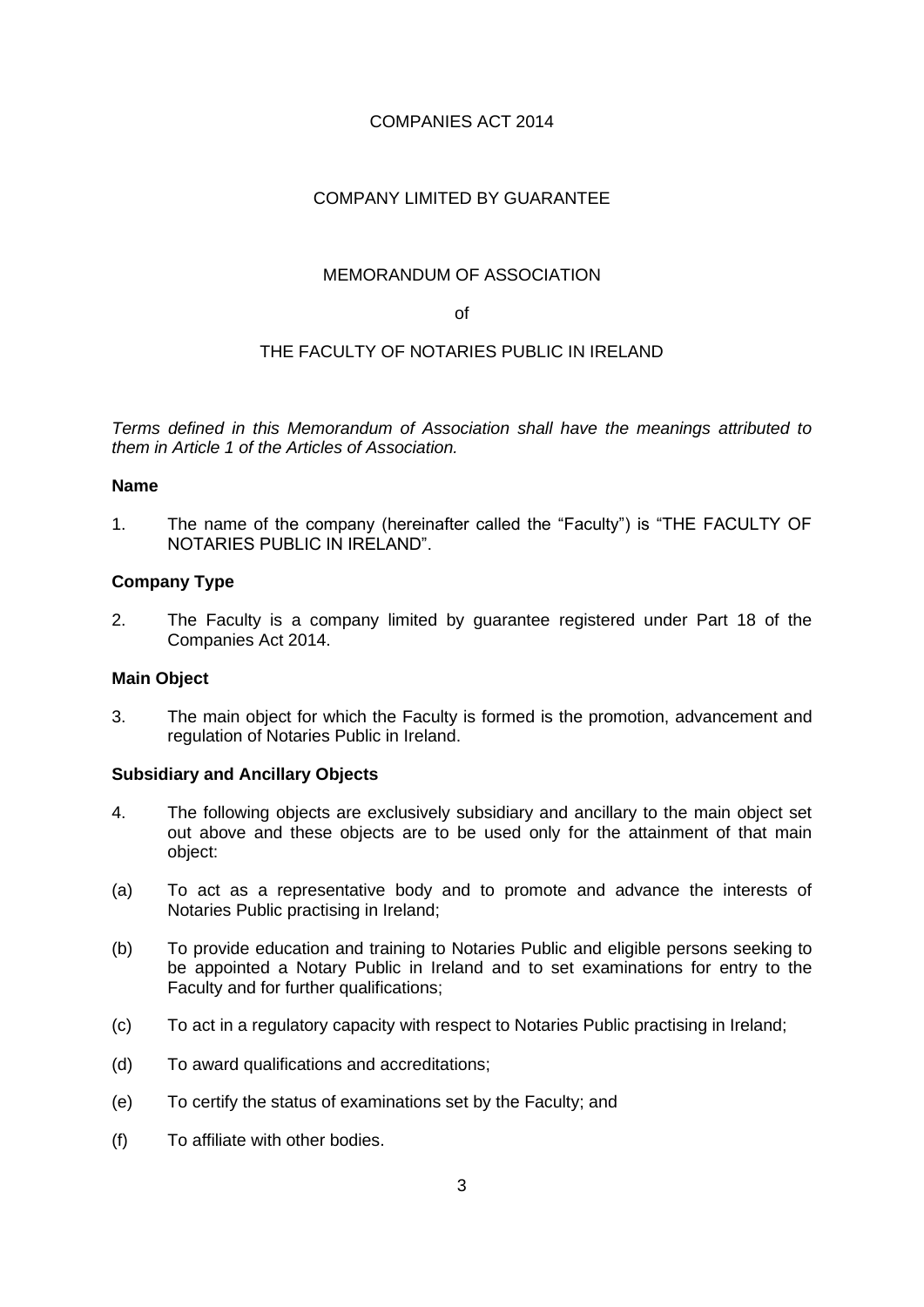#### **Powers**

- 5. These are the powers of the Faculty which may only be carried on in furtherance of the objects and for no other purpose:
- (a) to acquire by purchase, exchange, lease, fee farm grant or otherwise, whether for an estate in fee simple or for any less estate or interest, whether immediately or reversionary, and whether vested or contingent: any lands, tenements or hereditaments of any tenure, whether subject or not to any charges or encumbrances and to hold, farm, work or manage or to sell, let, alienate, mortgage, lease or charge land, house property, shops, flats, maisonettes, reversions, interests, annuities, life policies and any other property real or personal, movable or immovable, either absolutely or conditionally and either subject to or not to any mortgage, charge, ground rent or other rents or encumbrances and to pay for any lands, tenements, hereditaments or assets acquired by the Faculty in cash or debentures or obligations of the Faculty, whether fully paid or otherwise, or in any other manner;
- (b) to construct, maintain, and alter any houses, buildings, or works necessary or convenient for the purposes of the Faculty;
- (c) to take any gift of property of any nature and any devise, legacy or annuity, subscription, contribution or fund, whether subject to any special trust or not, for any one or more of the objects of the Faculty and to apply to such purpose the capital as well as the income of any such legacy, donation or fund:
- (d) to sell, manage, lease, mortgage, dispose of, or otherwise deal with all or any part of the property of the Faculty and to apply the net proceeds of such sale or mortgage for such purposes of the Faculty as it may think fit and in particular for all or any of the purposes of the Faculty;
- (e) to collect all allocations, fees or other amounts payable for facilities and services provided by the Faculty;
- (f) to borrow and raise money in such manner as the Faculty may think fit and to secure the payment of money by the issue of or upon debentures or debenture stock, perpetual, terminable or otherwise, or bonds or other obligations, charged or not charged upon, or by mortgage, charge, hypothecation, lien or pledge of the whole or any part of the undertaking, property, assets and rights of the Faculty, both present and future, and generally in such other manner and on such terms as may seem expedient, and to issue any of the Faculty's securities, for such consideration and on such terms as may be thought fit, including the power to pay interest on any money so raised or borrowed, and also by a similar mortgage, charge, hypothecation, lien or pledge, to secure and guarantee the performance by the Faculty of any obligation or liability it may undertake, and to redeem or pay off any such securities;
- (g) to guarantee, support or secure, whether by personal covenant or by mortgaging or charging all or any part of the undertaking, property and assets (present and future) of the Faculty, or all such methods, the performance of the obligations of and the repayment or payment of the principle amounts and interest of any subsidiary.
- (h) to make, draw, accept, endorse, issue, discount, and otherwise deal with promissory notes, bills of exchange, cheques, letters of credit, circular notes and other mercantile instruments;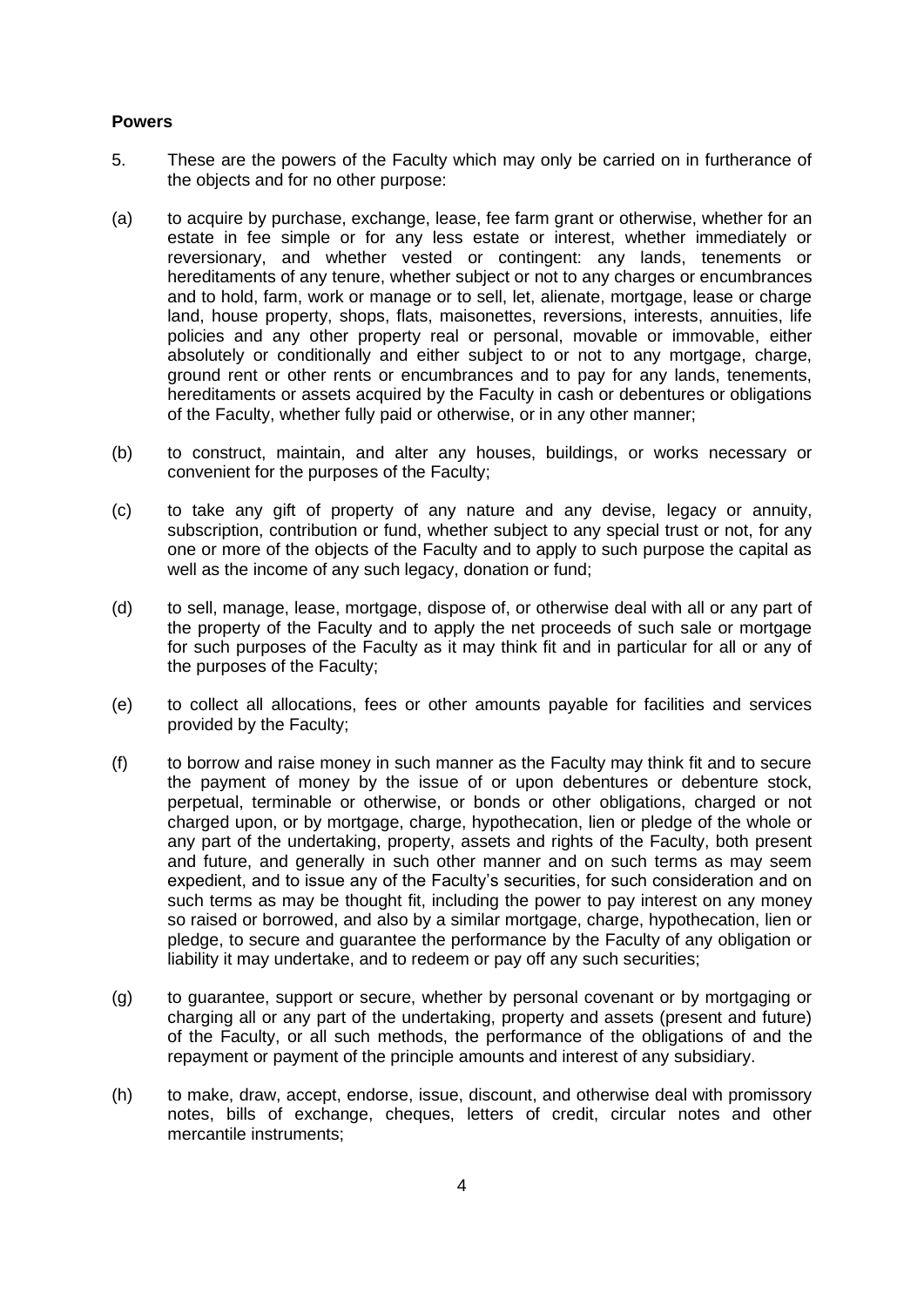- (i) to establish or participate in other companies whether as shareholder or member or otherwise;
- (j) to take or otherwise acquire, and to hold, membership interests, shares and/or securities of any company or association and to sell, hold reissue, with or without guarantee, or otherwise deal with same;
- (k) to establish and support, and to aid in the establishment and support of, any other company or association formed for all or any of the objects of the Faculty and to subscribe to any purposes in any way connected with the main objects of the Faculty or which may be calculated to further its interests or any of them;
- (l) to amalgamate with any companies, institutions, societies or associations having objects altogether similar to those of the Faculty;
- (m) to co-operate with other companies, institutions, societies or associations as it considers necessary and desirable;
- (n) to purchase or otherwise acquire and undertake all or any part of the property, assets, liabilities and engagements of any one or more of the companies, institutions, societies or associations with which the Faculty is from time to time authorised to amalgamate;
- (o) to transfer all or any part of the property, assets, liabilities and engagements of the Faculty to any one or more of the companies, institutions, societies or associations with which the Faculty is from time to time authorised to amalgamate;
- (p) to purchase or otherwise acquire and carry on the whole or any part of the business property, goodwill and assets of any company carrying on or proposing to carry on any business which the Faculty is authorised to carry on or which can be conveniently carried on in connection with the same, or may seem calculated directly or indirectly to benefit the Faculty, or possessed of property suitable for the purposes of the Faculty, and as part of the consideration for any of the acts or things aforesaid or property acquired to undertake all or any of the liabilities of such company or to acquire an interest therein, amalgamated with or enter into any arrangement for sharing profits, or for co-operation, or for limiting competition or for mutual assistance with any such company and to give, issue or accept cash or any shares, debentures or other securities that may be agreed upon, and to hold and retain or sell, mortgage and deal with any shares, debentures or securities so received;
- (q) to promote any company for the purpose of acquiring all or any of the property or liabilities of the Faculty, or if undertaking any business or operations which may appear likely to assist or benefit the Faculty or to enhance the value of or render more profitable any property, assets or business of the Faculty, or for any other purpose which may seem directly or indirectly calculated to benefit the Faculty;
- (r) to invest the moneys of the Faculty not immediately required for its purposes in or upon such investments, securities or property as may be thought fit, subject nevertheless to such conditions (if any) and such consents (if any) as may for the time being be imposed or required by law and subject also as hereinafter provided;
- (s) to accumulate capital for any purposes of the Faculty, and to appropriate any of the Faculty's assets to specific purposes, either conditionally or unconditionally;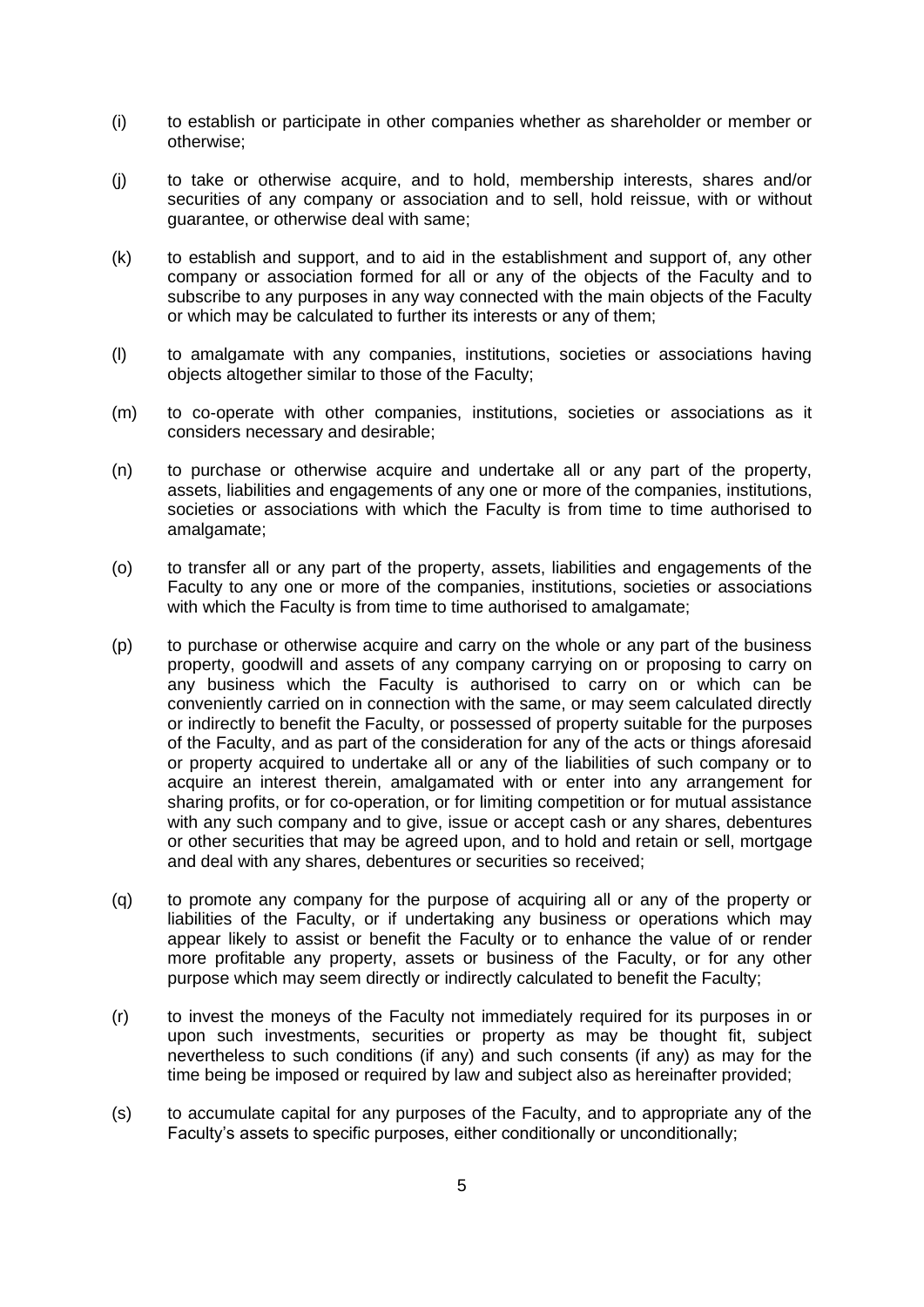- (t) to receive and administer and allocate grants and gifts made available to the Faculty for its main object(s) (and whether or not such grants or gifts are made from such public funds or otherwise) under the terms and conditions attached to such grants and gifts;
- (u) to, create, maintain, invest and deal with any reserve or sinking funds for redemption of obligations of the Faculty, or for depreciation of works or stock, or any other purpose to advance the objects of the Faculty;
- (v) to enter into any arrangements with any government or authority, supreme, municipal, local or otherwise, or company or association that may seem conducive to the Faculty's main objects, and to obtain from any such government authority or association, any charters, contracts, decrees, rights, privileges and concessions and to carry out, exercise and comply with any such arrangements, charters, contracts, decrees, rights, privileges and concessions;
- (w) to undertake and execute any trusts or any agency business which may seem directly or indirectly conducive to any of the objects of the Faculty;
- (x) to produce any publications that the Faculty may think desirable for the promotion of its objects;
- (y) to employ, engage and retain all such officers and servants and to appoint, engage and retain or direct the appointment, engagement or retention of such educational, administrative, clerical, financial and other employees, consultants and advisers of any description as may be required for the purposes of the Faculty and to make all reasonable and necessary provisions for the payment of wages, salaries, pensions, superannuation to or on behalf of employees and their widows, widowers and other dependents;
- (z) to grant pensions, gratuities, allowances or charitable aid to any person who may have served the Faculty as an employee, or to the wives, husbands, children or other dependents of such person provided that such pensions, gratuities, allowances or charitable aid shall be no more than that provided by a pension scheme covered by Part 30 of the Taxes Consolidation Act 1997 and provided that such pension scheme has been operated by the Faculty and the beneficiary of the pensions, gratuities, allowances or charitable aid, or their spouse or parent, has been a member of the pension scheme while employed by the Faculty, and to make payments towards insurance and to form and contribute to provident and benefit funds for the benefit of any persons employed by the Faculty and to subscribe or guarantee money;
- (aa) to procure the Faculty to be registered or recognised in any country, territory or place;
- (bb) to do all or any of the above things in any part of the world, and as principals, agents, contractors, trustees or otherwise, and either by or through trustees, agents, subcontractors or otherwise and either alone in partnership or conjunction with any person, company or association, and to contract for the carrying on of any operation connected with the Faculty's objects by any person, company or association;
- (cc) to promote freedom of contact and to resist, insure against, counteract and discourage interference therewith to join any lawful federation, union, association or party and to contribute to the funds thereof, or do any other lawful act or thing with a view to preventing or resisting directly or indirectly any interruption of or interference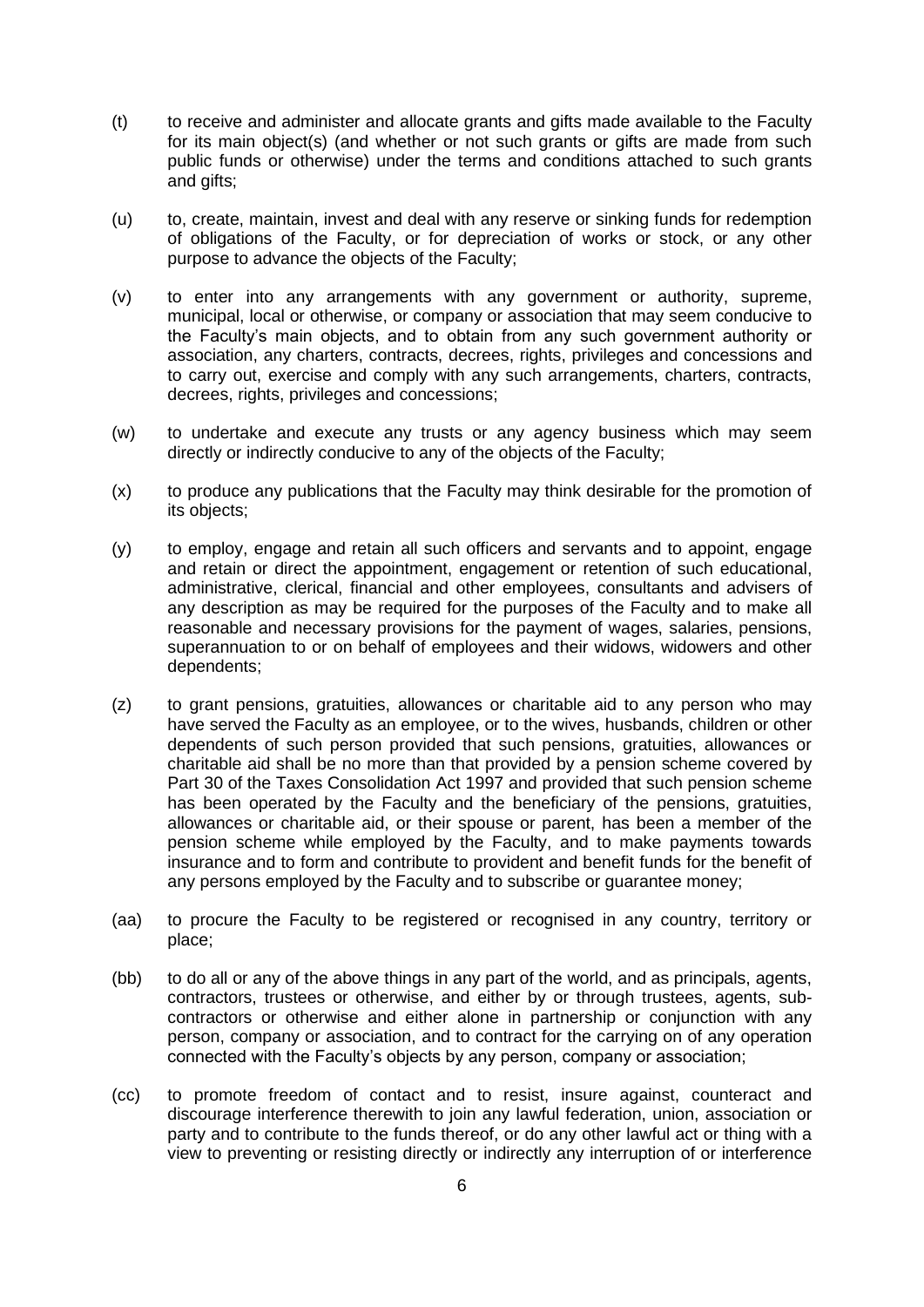with the Faculty or any other trade or business or providing or safeguarding against the same, or resisting or opposing any strike movement or organisation which may be thought detrimental to the interest of the Faculty or its employees and to subscribe to any association or fund for any such purposes;

- (dd) to carry on any other business which may seem to the Faculty capable of being conveniently carried on in connection with the main object or calculated directly or indirectly to enhance the value of or render profitable any of the Faculty's property, rights or interests; and
- (ee) to do all such other lawful things as are incidental or conducive to the attainment of the above objects or any of them in Ireland or any part of the world.

## **Limitation on Objects and Powers**

6. Provided that the Faculty shall not support with its funds, or endeavour to impose on or procure to be observed by its Members or others, any regulation or restriction which, if an object of the Faculty, would make it a trade union.

#### **Prohibition on payments to Members**

- 7. The income and property of the Faculty, howsoever derived, shall be applied solely towards the promotion of the objects of the Faculty as set forth in this Memorandum of Association. Subject to the provisions of paragraph (a) to (e) below, no portion of the Faculty's income and property shall be paid or transferred, directly or indirectly, by way of dividend, bonus or otherwise howsoever by way of profit to the Members. No Member of the Governing Council shall be appointed to a salaried position within the Faculty. However, nothing shall prevent any payment in good faith by the Faculty of:
- (a) reasonable and proper remuneration to any Member (including a Member of the Governing Council) in return for any services (vouched in writing) rendered to the Faculty; or
- (b) interest at a rate not exceeding 5 per cent per annum on money lent to the Faculty by a Member (including a Member of the Governing Council); or
- (c) reasonable and proper rent for premises demised or let to the Faculty by a Member (including a Member of the Governing Council) with general or specific approval of the Governing Council; or
- (d) all travelling, hotel and other expenses reasonably and properly incurred (and vouched in writing) by a Member (including a Member of the Governing Council) with the general or specific approval of the Governing Council:
	- $(i)$  in attending and returning from  $-$ 
		- (1) meetings of the Governing Council or any committee, or
		- (2) such other meetings for the purpose of furthering the objects of the Faculty as the Governing Council may determine generally or on a case by case basis.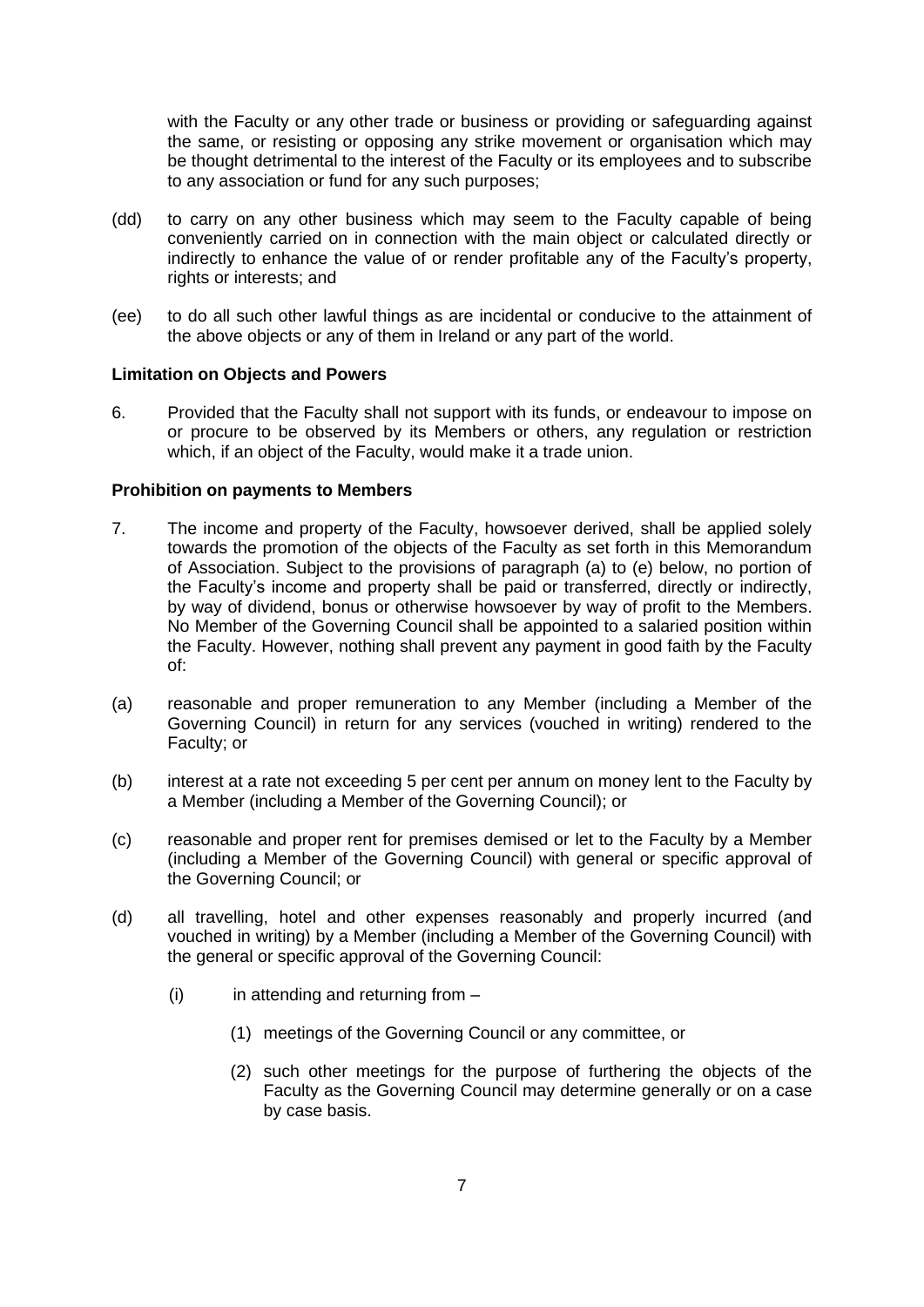- (ii) otherwise in connection with the business of the Faculty as the Governing Council may determine generally or on a case-by-case basis; or,
- (e) fees, remuneration or other benefit in money's worth to any company of which a Member (including a Member of the Governing Council) may be a member holding not more than one hundredth part of the issued capital of such company.

## **Revenue Commissioners Consent**

8.

- (a) Subject to the provisions of paragraph (b) below, no addition, alteration or amendment shall be made to or in the provisions of this Memorandum of Association for the time being in force unless the same shall have been previously approved in writing by the Revenue Commissioners.
- (b) The provisions of paragraph (a) above shall apply only for as long as the Faculty is afforded a particular taxation treatment by the Revenue Commissioners that requires the provisions of paragraph (a).

## **Licence**

- 9. The word 'Limited' has been omitted from the name of the Faculty by Licence granted under Section 24 of the Companies Act, 1963 and which continues to have effect pursuant to the provisions of Section 1180 (9) of the Act such that the words Company Limited by Guarantee may also be omitted.
- 10. Clauses 7, 9, 10 and 13 of this Memorandum of Association contain conditions to which the licence is subject.

## **Limitation of Liability**

11. The liability of the Members is limited.

#### **Statutory Guarantee by each Member**

12. Every Member of the Faculty undertakes to contribute to the assets of the Faculty, in the event of the same being wound up while he is a Member, or within one year after he ceases to be a Member, for payment of the debts and liabilities of the Faculty contracted before he ceases to be a Member, and of the costs, charges and expenses of winding up, and for the adjustment of the rights of the contributories among themselves, such amount as may be required not exceeding six euros and thirty-five cents.

## **Distribution of assets on dissolution**

13. If upon the winding up or dissolution of the Faculty there remains, after the satisfaction of all its debts and liabilities, any property whatsoever, the same shall not be paid to or distributed among the Members of the Faculty but shall be given or transferred to some other institution or institutions having objects similar to the objects of the Faculty and which shall prohibit the distribution of its or their income and property among its or their members to an extent at least as great as is imposed on the Faculty under or by virtue of Clause 7 hereof, such institution or institutions to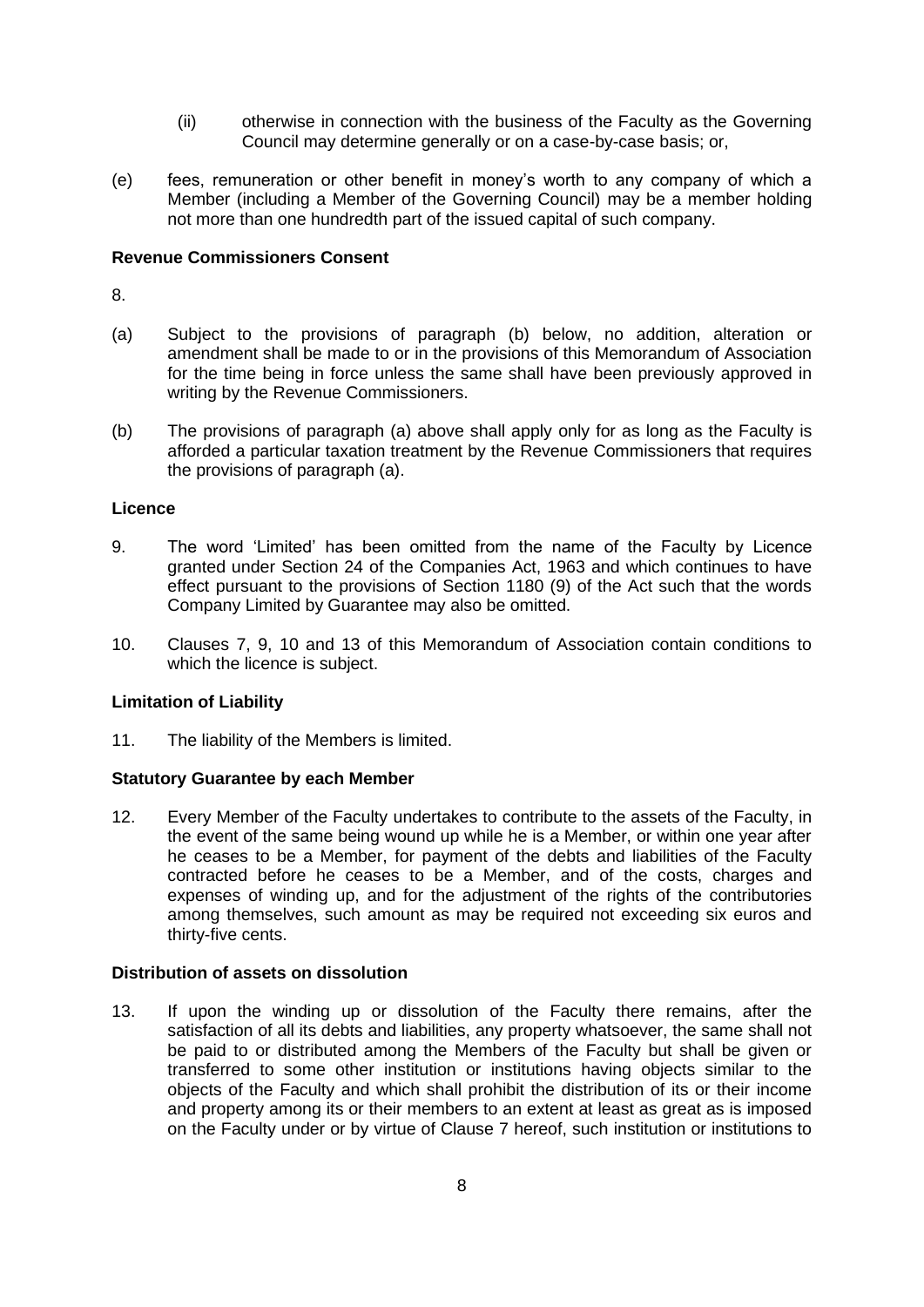be determined by the Members of the Faculty at or before the time of dissolution and, if and so far as effect cannot be given to such provision, then to some similar object.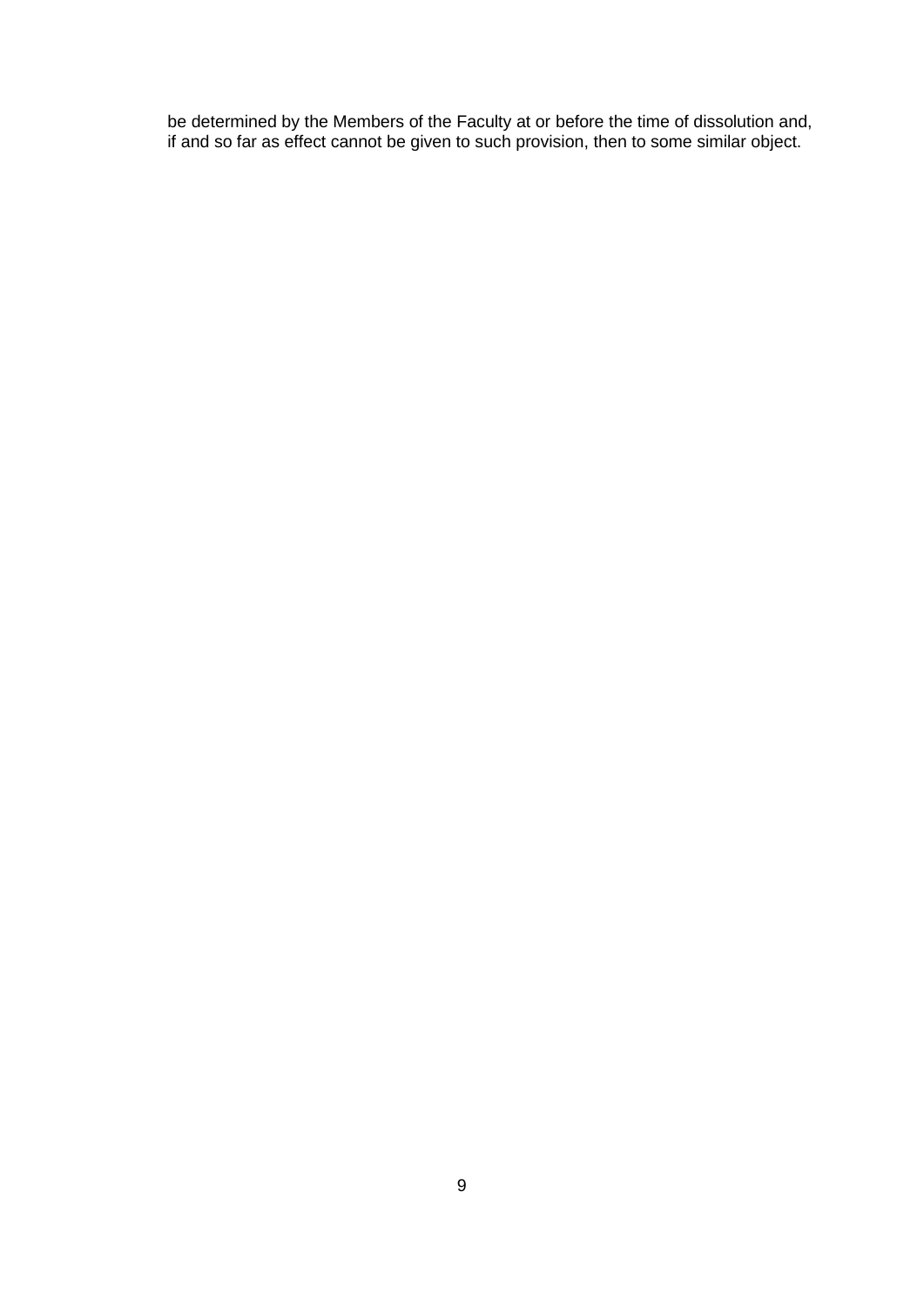## COMPANIES ACT 2014

\_\_\_\_\_\_\_\_\_\_\_\_\_\_\_\_\_\_\_\_\_\_\_\_\_\_\_\_\_\_\_\_\_\_\_\_\_\_\_\_\_\_\_\_\_\_\_

\_\_\_\_\_\_\_\_\_\_\_\_\_\_\_\_\_\_\_\_\_\_\_\_\_\_\_\_\_\_\_\_\_\_\_\_\_\_\_\_\_\_\_\_\_\_\_

## COMPANY LIMITED BY GUARANTEE

## **CONSTITUTION**

of

## THE FACULTY OF NOTARIES PUBLIC IN IRELAND

\_\_\_\_\_\_\_\_\_\_\_\_\_\_\_\_\_\_\_\_\_\_\_\_\_\_\_\_\_\_\_\_\_\_\_\_\_\_\_\_\_\_\_\_\_\_\_

(As amended by Special Resolution on 13<sup>th</sup> November, 2015)

(As amended by Special Resolution on  $25<sup>th</sup>$  March, 2022)

ARTICLES OF ASSOCIATION

#### **1. DEFINITIONS**

IN THESE ARTICLES:

"Act" means the Companies Act 2014 as may be amended from time to time;

"Article" followed by a numeral means an article in these Articles of Association;

"Articles of Association" and "Articles" means the articles of association with which the Faculty was registered as amended from time to time by special resolution of the Members;

"Constitution" means the Memorandum of Association and Articles of Association of the Faculty;

"Dean" means the Member of the Governing Council appointed to the office of dean for the time being of the Faculty appointed by the Governing Council in accordance with the provisions of Article 9;

"Deputy Dean" means the Member of the Governing Council appointed to the office of deputy dean for the time being of the Faculty appointed by the Governing Council in accordance with the provisions of Article 9;

"Education Regulations" means regulations relating to the education, training and examination of Notaries Public or of other individuals aspiring to be appointed as Notaries Public which are made pursuant to Article 31 and as may be in force from time to time;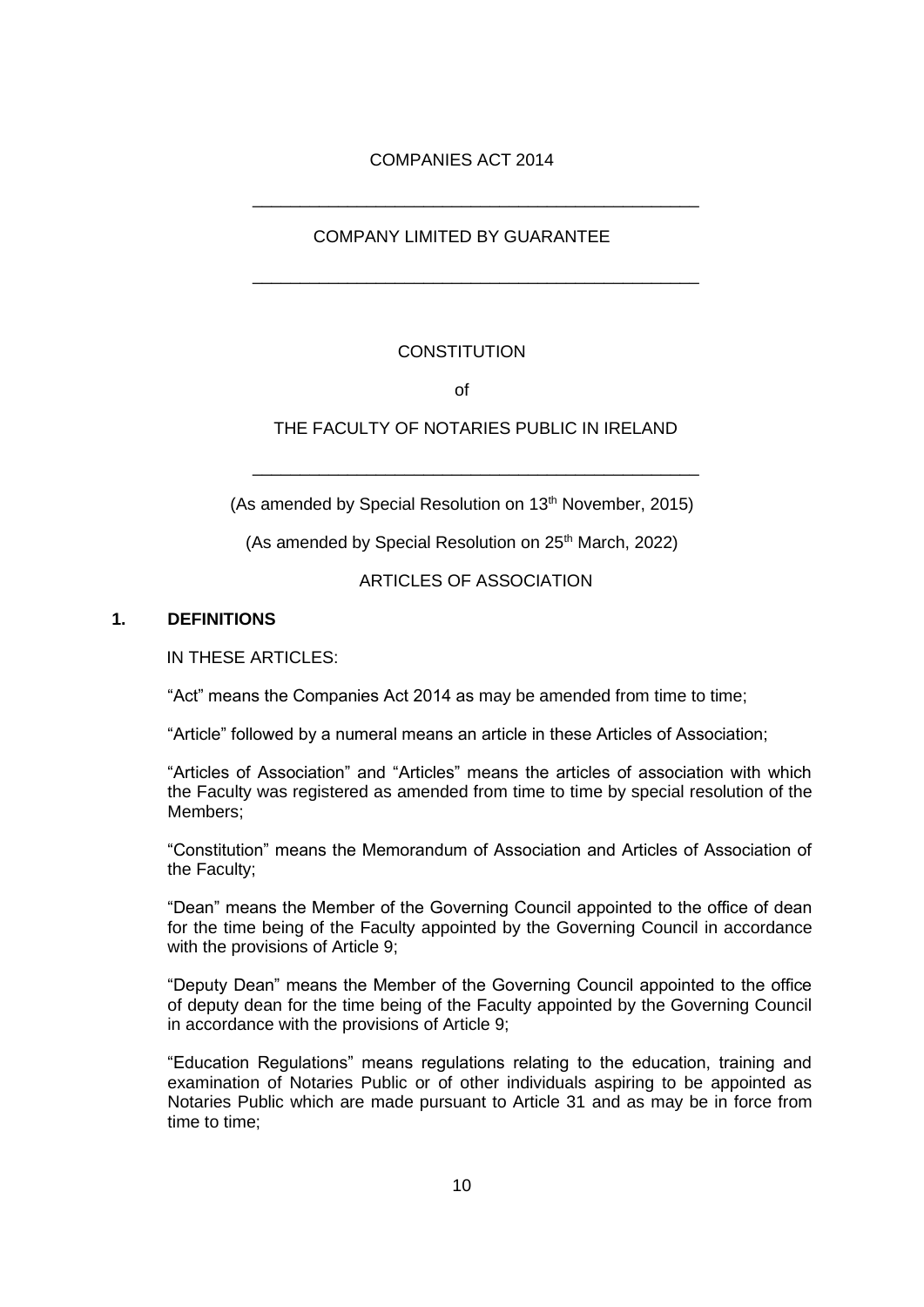"Faculty" means "The Faculty of Notaries Public in Ireland", a company limited by guarantee incorporated on 13 March 1981 (registered no. 81632);

"Fellow" has the meaning attributed to it in Article 8;

"Governing Council" means the board of directors for the time being of the Faculty or the directors present at a meeting of the board of directors of the Faculty;

"Honorary Member" has the meaning attributed to it in Article 6;

"Member" means a Notary Public who is a member of the Faculty pursuant to the Articles of Association and, where the context so admits, includes any other Notary Public who is treated by Professional Practice Regulations as a member for the purposes of such regulations, excluding Honorary Members;

"Member of the Governing Council" means a member for the time being of the Governing Council, each such member being a director of the Faculty;

"Misconduct" means conduct of a Notary Public relating to the provision of notarial services which, pursuant to Professional Practice Regulations, is adjudicated to be professional misconduct or conduct such as to bring the profession of Notary Public into disrepute;

"Notary Public" means an individual who has been appointed in Ireland as a Notary Public and whose warrant of appointment or commission has not been withdrawn, terminated or surrendered;

"Professional Practice Regulations" means regulations relating to the prescription, maintenance, guidance and enforcement of appropriate and reasonable standards of professional behaviour for Members in their provision of notarial services, which are made pursuant to Article 31 and as may be in force from time to time;

"Registrar" means the registrar for the time being of the Faculty, appointed by the Governing Council in accordance with the provisions of Article 10;

"Secretary" means the secretary for the time being of the Faculty, appointed by the Governing Council in accordance with the provisions of Article 11;

"Seal" means the common seal of the Faculty.

## **2. INTERPRETATION**

- (a) Expressions referring to writing shall, unless the contrary intention appears, be construed as including references to printing, lithography, photography and any other modes of representing or reproducing words in a visible form. A reference to any gender includes all genders and words in the singular include the plural and vice versa.
- (b) Each Member of the Governing Council is a director for the purposes of the Act.
- (c) Unless the contrary intention appears, words or expressions contained in these Articles shall bear the same meaning as in the Act or any statutory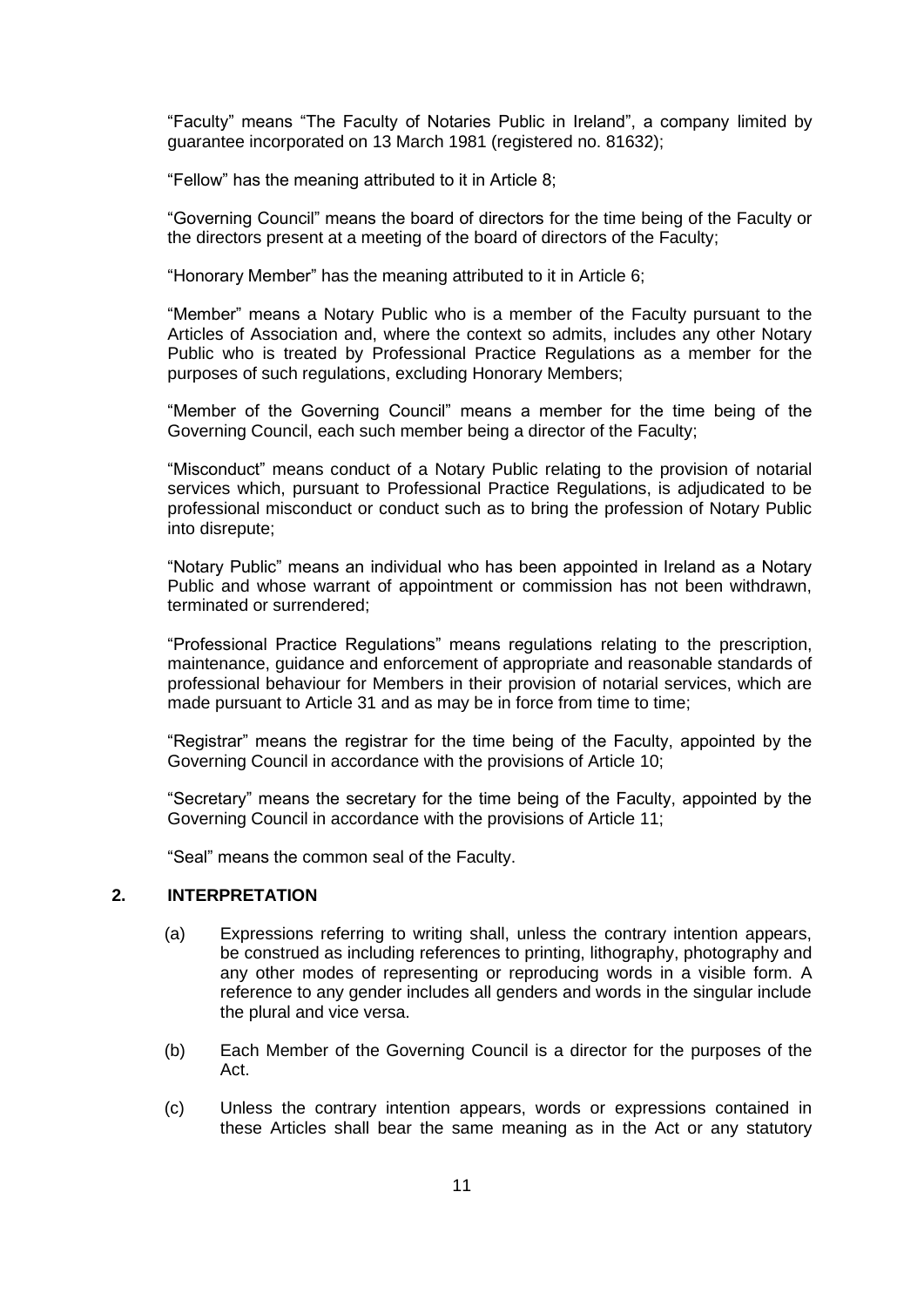modification thereof in force at the date at which these Articles become binding on the Faculty.

- (d) Where there is any inconsistency between these Articles and Professional Practice Regulations or Education Regulations or any other regulations or bye laws made pursuant to Article 31, the provisions of these Articles shall prevail.
- (e) Subject to the requirements of any mandatory provision (as defined in Section 1177(2) of the Act), to the greatest extent possible the provisions of these Articles shall take precedence over the provisions of the Act.
- (f) The optional provisions of the Act (as defined in Section 1177 (2) of the Act), listed in the first column below shall not apply to the Faculty. To the extent that a given optional provision has been excluded, replaced by or restated in these Articles, this is identified in the second column below.

|       | <b>I: OPTIONAL PROVISION</b>                                                                                    | <b>II: CORRESPONDING</b><br><b>PROVISION OF THESE</b><br><b>ARTICLES (IF ANY)</b> |
|-------|-----------------------------------------------------------------------------------------------------------------|-----------------------------------------------------------------------------------|
| i.    | Section 43(2) (common seal);                                                                                    | <b>Restated at Article 27</b>                                                     |
| ii.   | Section 144(3) (appointment of directors);                                                                      | Replaced<br>by<br>$\mathsf{a}$<br>bespoke<br>provision at Article 21              |
| iii.  | Section 148(2) (vacation of office);                                                                            | <b>Restated at Article 24</b>                                                     |
| iv.   | Section 155 (2) (remuneration of directors<br>set by the directors);                                            | Excluded - No remuneration<br>for directors                                       |
| ۷.    | Section 155 (3) (directors expenses);                                                                           | Replaced by Clause 7 of the<br>Memorandum                                         |
| vi.   | Section 158 (1) and (2) (business of a<br>company to be managed by its directors);                              | <b>Restated at Article 23</b>                                                     |
| vii.  | Section 158(3) (directors of the company<br>exercise<br>may<br>powers<br>to<br>borrow,<br>mortgage or charge);  | <b>Restated at Article 22</b>                                                     |
| viii. | Section 158(4) (directors may delegate<br>their powers to committees);                                          | Restated at Article 26(e)                                                         |
| ix.   | Section 159 (managing director);                                                                                | Excluded<br>No<br>managing<br>$\qquad \qquad -$<br>director                       |
| х.    | Section 160(1) (directors may meet for<br>the dispatch of business);                                            | Restated at Article 26(a)                                                         |
| xi.   | Section 160(2) (questions arising at a<br>meeting of the directors shall be decided<br>by a majority of votes); | Restated at Article 26(a)                                                         |
| xii.  | Section 160(3) (summoning meetings of                                                                           | Restated at Article 26(a)                                                         |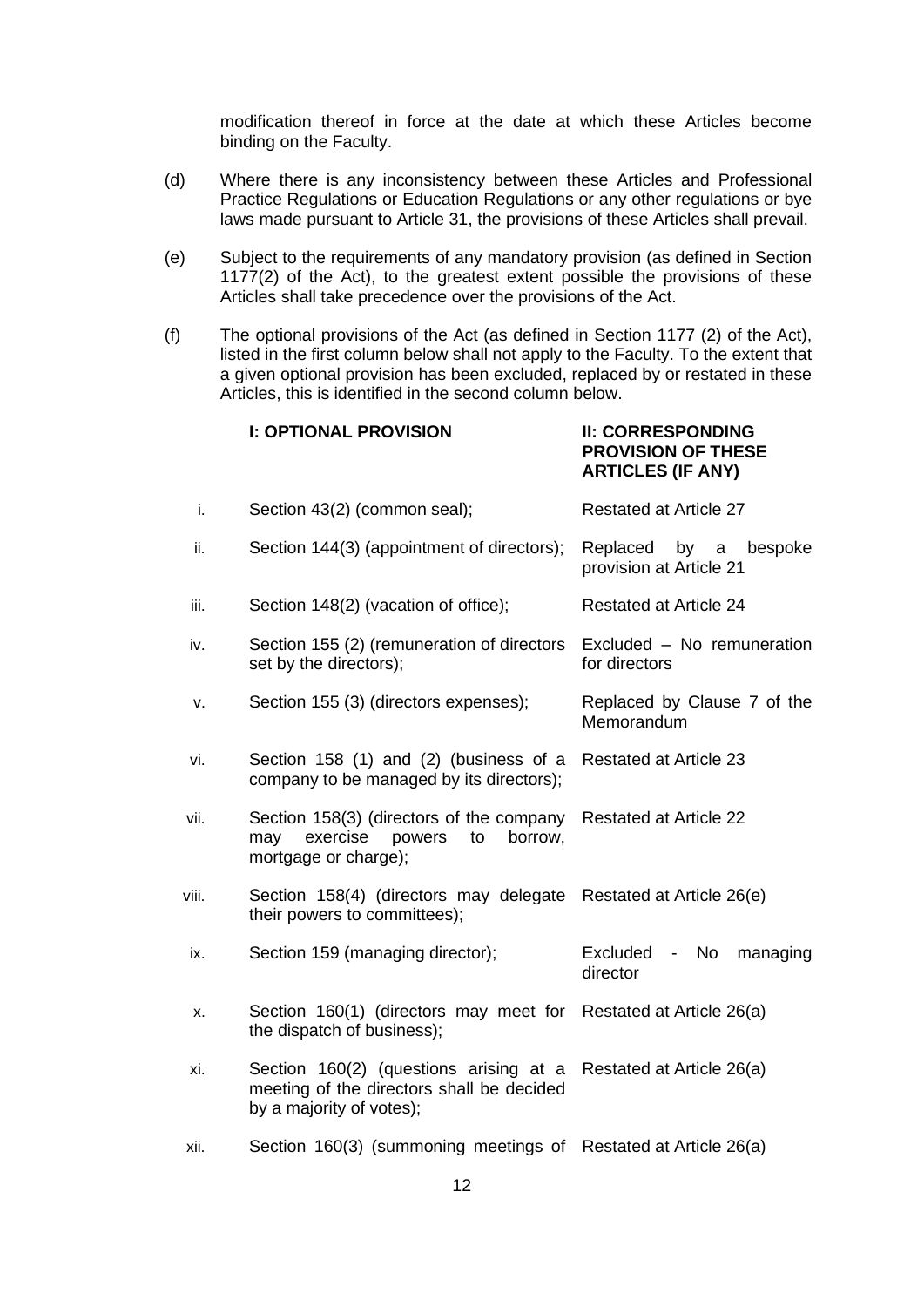#### **I: OPTIONAL PROVISION II: CORRESPONDING**

# **PROVISION OF THESE ARTICLES (IF ANY)**

the directors);

- xiii. Section 160(4) (notice of meetings of the Restated at Article 26(a) directors);
- xiv. Section 160(6) (quorum for meeting of directors); Replaced by a bespoke provision at Article 26(b)
- xv. Section 160(7) (directors acting below a Restated at Article 26(c) quorum);
- xvi. Section 160(8) (directors may elect a Replaced by a bespoke chairperson); provision at Article 26(d)
- xvii. Section 160(9) (directors may establish Restated at Article 26(e) committees);
- xviii. Section 160(10) (a committee may elect a Restated at Article 26(f) chairperson);
- xix. Section 160(11) (a committee may meet Restated at Article 26(g) and adjourn);
- xx. Section 160(12) (questions arising at a Restated at Article 26(g) committee meeting shall be decided by a majority of votes);
- xxi. Section 161(1) (written resolutions of Restated at Article 26(i) directors);
- xxii. Section 161(5) (taking effect of counterpart resolutions); Replaced by a bespoke provision at Article 26(i)
- xxiii. Section 161(6) (joining meetings by telephonic or electronic means); Restated at Article 26(k)
- xxiv. Section 164 (signing, drawing etc. of Restated at Article 23 (c) negotiable instruments and receipts);
- xxv. Section 165 (alternate directors); Excluded –no possibility to appoint alternates
- xxvi. Section 181(6) (accidental omission to Restated at Article 13(d) give notice of a meeting);
- xxvii. Section 182(2) (quorum for general Replaced by Article 15(a) meetings);
- xxviii. Section 182(5) (dissolution adjournment of general meetings); and Replaced by Article  $15(c)$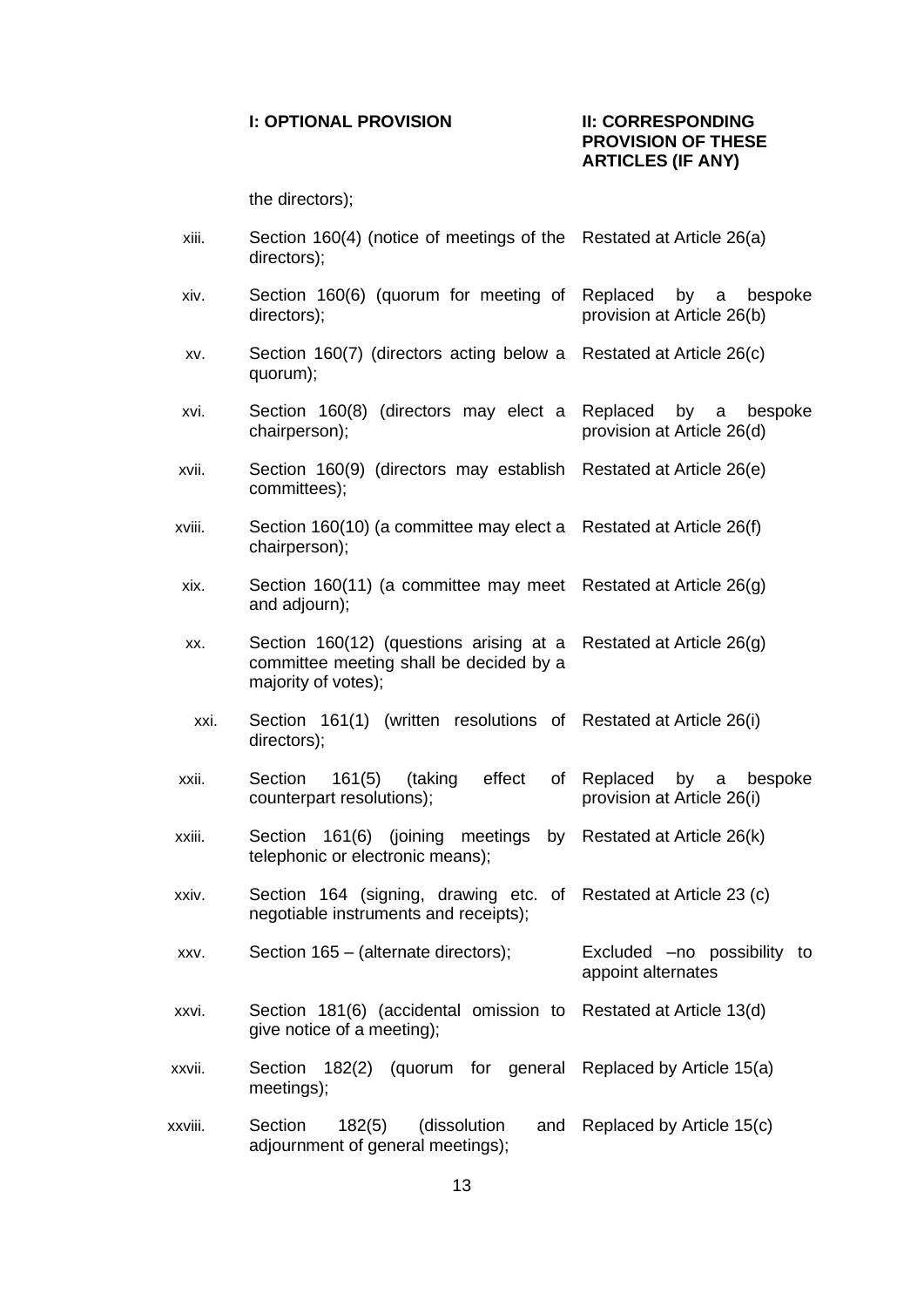#### **I: OPTIONAL PROVISION II: CORRESPONDING**

# **PROVISION OF THESE ARTICLES (IF ANY)**

xxix. Section 183 (1) as modified by Section Excluded – no proxies 1205 (proxies); xxx. Section 186(d) (business of annual general meeting – election and reelection of directors); Explicitly adopted at Article 14 (a) xxxi. Section  $187(1) - (3)$  (chair of general meetings); Replaced by a bespoke provision at Article 16 xxxii. Section 187 (4) – (6) (proceedings at Restated at Article 17 meetings); xxxiii. Section 187(7) (a) and (b) (resolutions Restated at Article 18(f) put to vote at general meeting); xxxiv. Section 187(8) (chairperson entitled to a second or casting vote at general meeting); Restated at Article 17(i) xxxv. Section 188(2) as modified by Section 1206 (votes of members at general provision at Article 18(c) meeting); Replaced by a bespoke xxxvi. Section 188(6) (entitlement of members to vote at general meeting where monies payable to the company are in arrears); Replaced by a bespoke provision at Article 5  $xxvii.$  Section 188 $(7)$  (objections to qualification of voters); the Restated at Article 18(e) xxxviii. Section 188(8) (objection to be referred to Restated at Article 18(e) the chairperson); xxxix. Section 189(4) (taking of polls in such Restated at Article 18(h) manner as the chairperson directs); xl. Section 189(5) (certain polls to be taken Restated at Article 18(j) forthwith); xli. Section 189(6) (certain polls to be taken at such time as the chairperson directs); Restated at Article 18(j) xlii. Section 218 (notices); Subsetion 218 (notices); Replaced by a bespoke provision at Article 32 xliii. Section 230 (power of director to act in a Replaced by Clause 7 of the professional capacity for the Company); **Memorandum**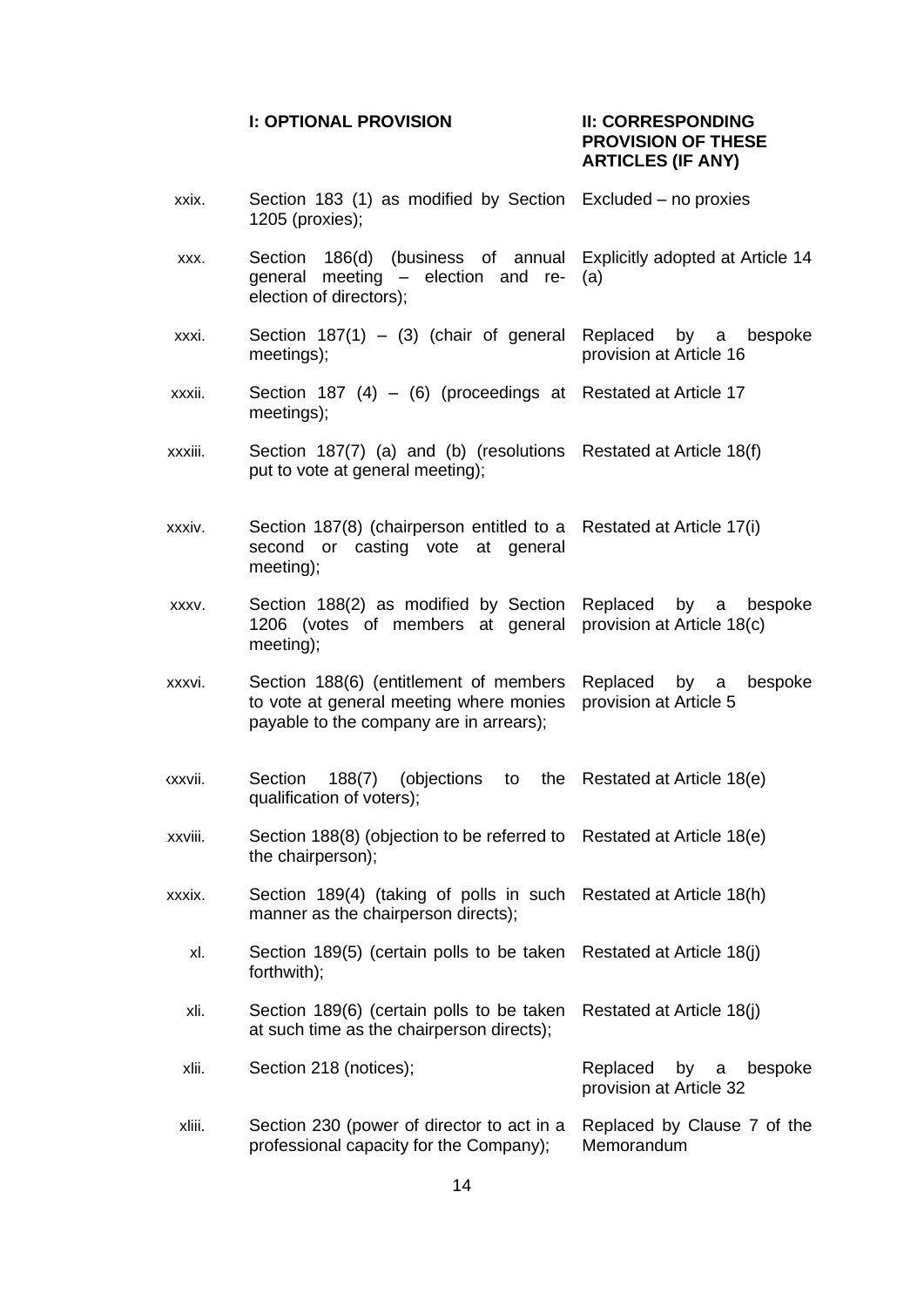## **I: OPTIONAL PROVISION II: CORRESPONDING**

# **PROVISION OF THESE ARTICLES (IF ANY)**

| xliv.   | Section 618(1) (b) (distribution of property<br>of a Company on a winding up);                               | Replaced by Clause 13 of the<br>Memorandum             |
|---------|--------------------------------------------------------------------------------------------------------------|--------------------------------------------------------|
| xlv.    | Section 1206 (c) (modifying Section<br>188(6)) (no vote unless monies due have<br>been paid to the Company); | Replaced by a<br>bespoke<br>provision at Article 5     |
| xlvi.   | Section 1196 (rotation of directors);                                                                        | Replaced by Article 21                                 |
| xlvii.  | Section 1197 (2) (remuneration of Excluded – no remuneration<br>directors set by the company);               | for directors                                          |
| xlviii. | Section 1197(3) (directors expenses);                                                                        | Replaced by Clause 7 of the<br>Memorandum              |
| xlix.   | Section 1199(8) (directors may require a Excluded<br>member to resign by service of notice);                 |                                                        |
| T.      | Section 1199 (9) (every member shall Replaced by Article 18(c)<br>have one vote);                            |                                                        |
| li.     | Section 1206 (a) (modifying Section<br>$188(2)$ ) (votes of members);                                        | by a bespoke<br>Replaced<br>provision at Article 18(c) |

#### **MEMBERSHIP**

## **3. NUMBER OF MEMBERS**

- (a) The number of Members with which the Faculty proposes to be registered is 300, but the Governing Council may from time to time register an increase or decrease in the number of Members.
- (b) The existing Members, and such persons as the Governing Council shall admit to membership in accordance with these Articles, shall be the Members.

## **4. ADMISSION TO MEMBERSHIP**

- (a) Only persons holding an appointment as a Notary Public in Ireland shall be eligible to apply to become a Member.
- (b) A Notary Public may be admitted to be a Member by the Governing Council if he or she:
- (i) makes an application in writing to become a Member, in such form and with such accompanying documentation as the Governing Council shall from time to time prescribe; and,
- (ii) undertakes, if admitted, to be bound by the Memorandum and Articles of Association of the Faculty and by any byelaws or regulations (including any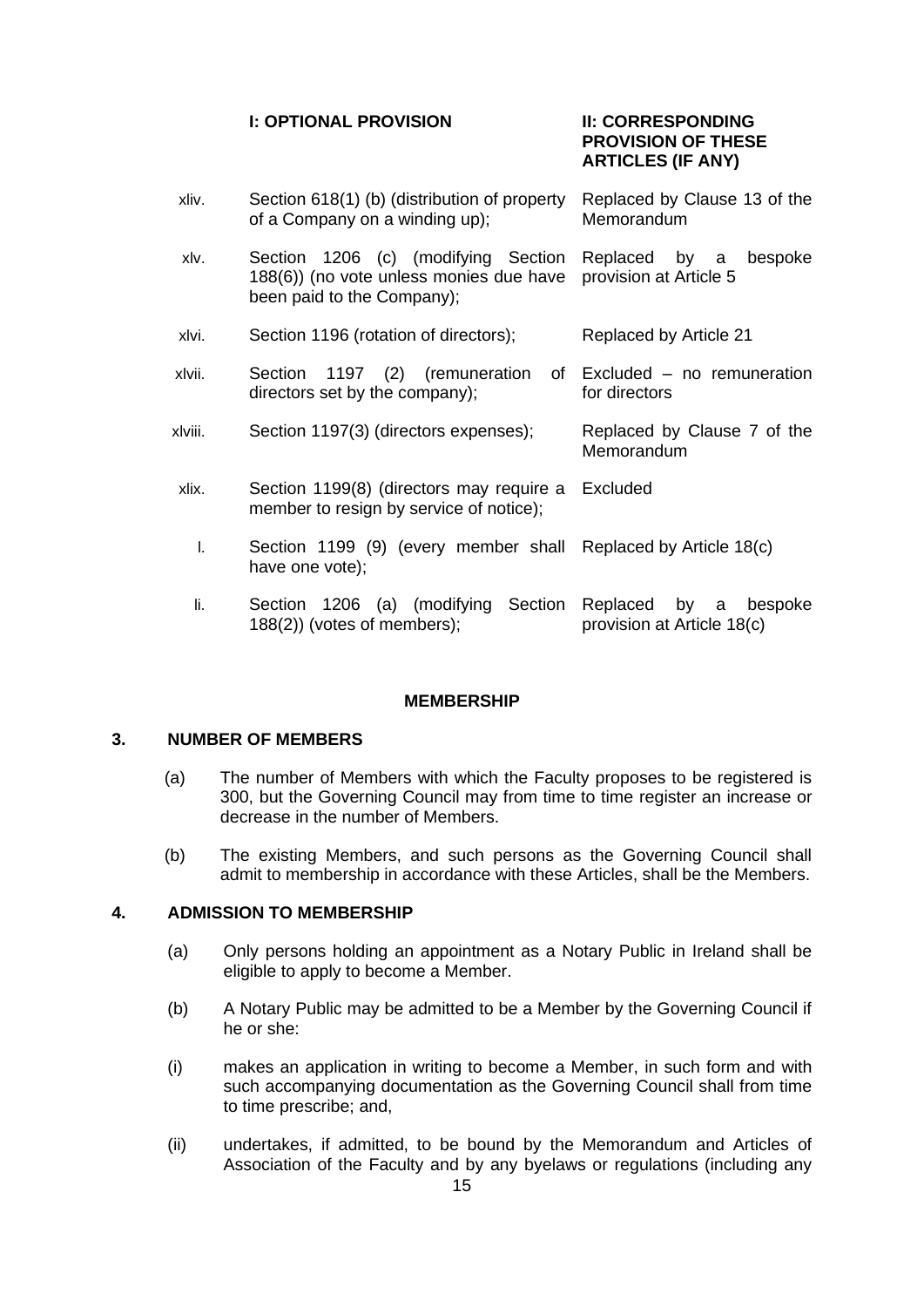appendices to such byelaws or regulations) made pursuant to Article 31 of these Articles.

- (c) The power to admit Members:
	- (i) is vested in the Governing Council;
	- (ii) is, during the period between meetings of the Governing Council, delegated to the Dean, who shall at each meeting of the Governing Council report on any admissions made by him or her since the previous meeting of the Governing Council; and

(iii) may from time to time be delegated to a Committee of the Governing Council.

- (d) Where a Member:
- (i) notifies the Faculty that he or she has ceased practice as a Notary Public or intends to do so from a specified future date;
- (ii) undertakes, if reclassified as an Associate Member, not to practise as a Notary Public or to represent himself or herself as being a practising Notary Public; and
- (ii) applies to the Faculty for Associate Membership of the Faculty;

then:

- (A) the Governing Council shall have power to reclassify such Member as an Associate Member, and, where applicable, for the reclassification to take effect on or after the specified date as notified to the Faculty;
	- **(**B) the Associate Member

(I) shall not practise as a Notary Public or represent himself or herself as being a practising Notary Public;

(II) shall be entitled (i) to attend, but not speak or vote at, general meetings of the Faculty and (ii) to receive publications made available to members generally; and

(III) shall pay such annual subscription (if any) as the Directors may from time to time decide; and

(C) where the Associate Member practises as a Notary Public or represents himself or herself as a practising Notary Public, then, without prejudice to any other provision of these Articles or byelaws or regulations (including any appendices to such byelaws or regulations) made pursuant to Article 31 of these Articles, that shall be treated as Misconduct on the part of the Associate Member entitling the Governing Council to do any one or more of the following: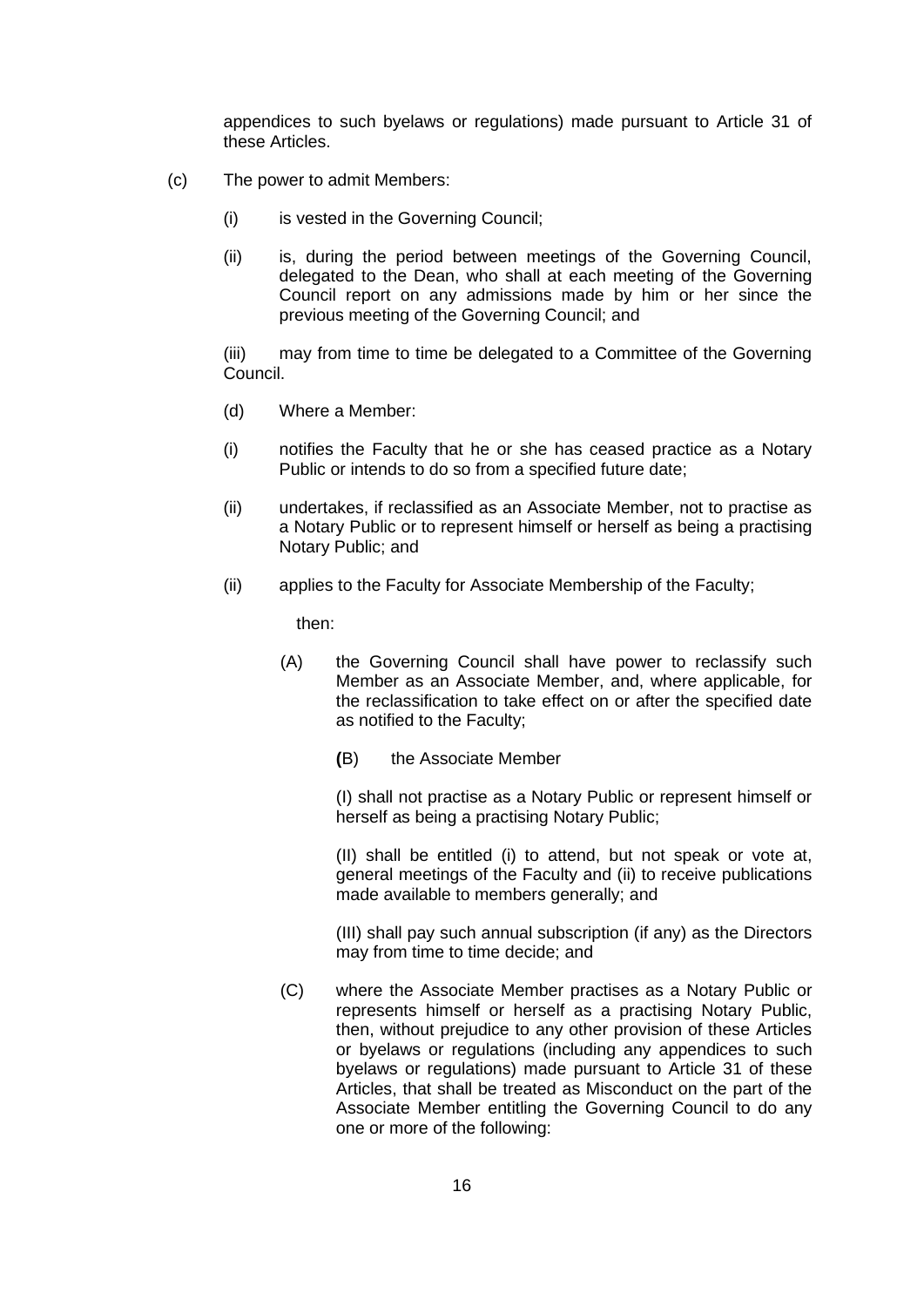(I) to expel the Associate Member;

(ii) to refuse to readmit the Associate Member to the Faculty in any capacity; and

(III) to publish notice of such expulsion (and any other information considered by the Governing Council to be relevant) to the Members, to any professional body of which the Associate Member may be or have been a member, and to the general public.

## **5. MEMBERSHIP SUBSCRIPTIONS**

- (a) Subject to paragraph (b) of Article 6 and paragraph (e) of Article 8, every Member shall pay a subscription in respect of each year of such amount and on such date as the Members in general meeting shall decide from time to time, but if no such amount or no such date is determined by the Members in a particular year, the amount payable shall be the same as applied in the previous year and the date on which it shall become due and payable shall be the date of the annual general meeting.
- (b) The Governing Council may at its discretion in exceptional circumstances agree to waive, refund or vary the subscription of a Member.

## **6. HONORARY MEMBERS**

- (a) The Governing Council shall have power to appoint (with his consent) any person who, in the opinion of the Governing Council, merits such appointment to be an Honorary Member of the Faculty.
- (b) An Honorary Member shall be entitled to attend general meetings of the Faculty and to receive its publications and advice but shall not undertake in the Republic of Ireland any of the duties of a Notary Public nor be entitled to vote in any proceedings of the Faculty nor be liable to pay an annual subscription nor to make a contribution in a winding-up.
- (c) An Honorary Member shall be entitled to such rights and privileges of Honorary Membership as may from time to time be determined by the Governing Council.

## **7. CESSATION OF MEMBERSHIP**

- (a) A Member shall cease to be a Member if:-
	- (i) by notice in writing given to the Secretary he resigns his membership; or,
	- (ii) his subscription shall remain unpaid six months after the date on which the same became due and payable under these Articles in any given year; or,
	- (iii) he, after due process, is adjudicated, pursuant to Professional Practice Regulations, to have been guilty of Misconduct; or,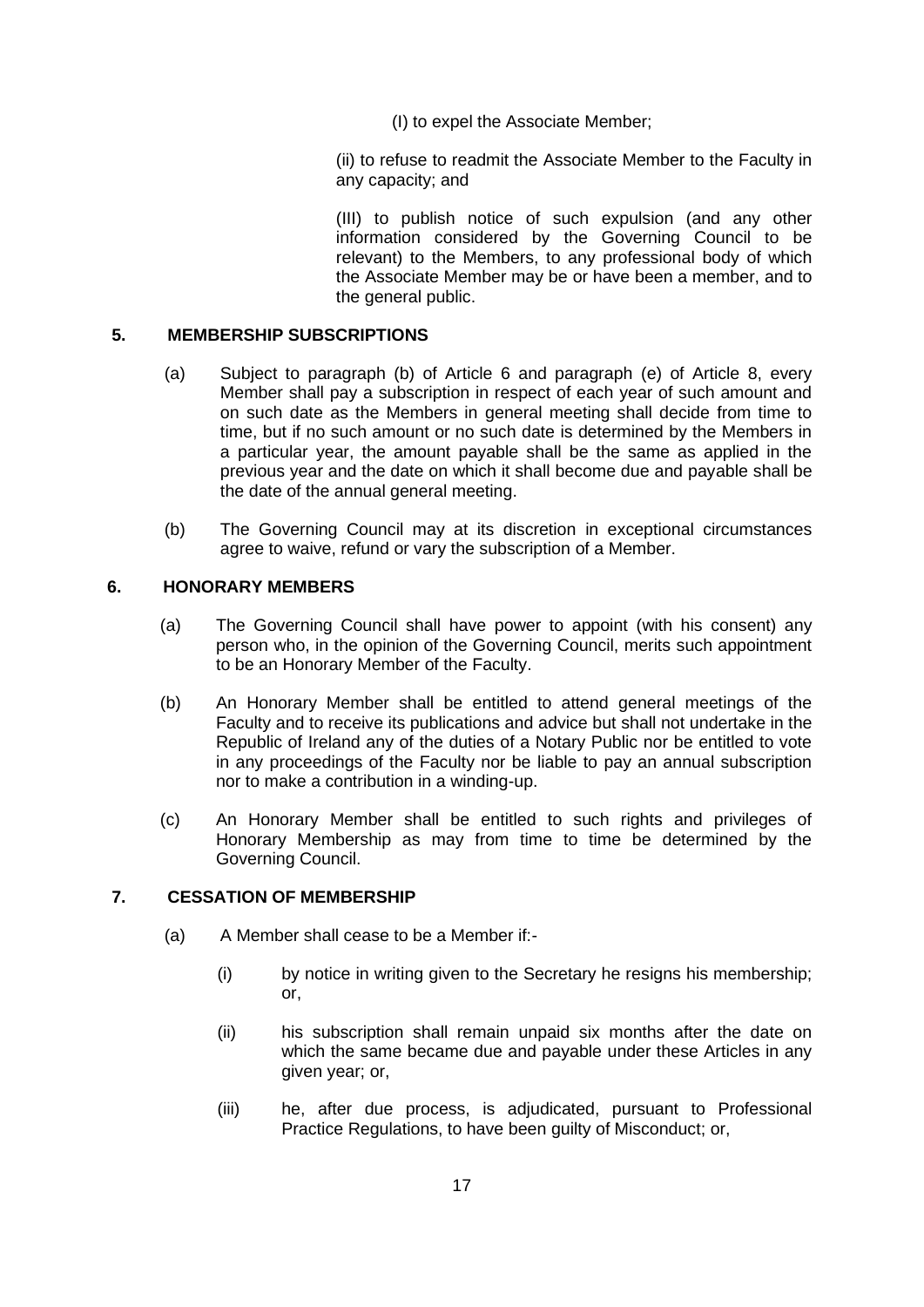- (iv) he is adjudicated bankrupt or,
- (v) he dies; or,
- (vi) his name is removed from the Roll of Notaries Public as maintained in the Supreme Court Office; or,
- (vii) being a solicitor, barrister, accountant or tax consultant he has had his name removed from the roll maintained by the applicable professional or regulatory body (subject to verification of that fact by the Governing Council).
- (b) An Honorary Member shall cease to be an Honorary Member if:
	- (i) by notice in writing given to the Secretary he resigns his honorary membership, or
	- (ii) he dies, or
	- (iii) the Governing Council so decides.

## **FELLOWS AND OFFICERS**

#### **8. FELLOWS OF THE FACULTY**

- (a) The Governing Council may confer the honorary title of "Fellow" on any Member who**,** in the unanimous opinion of the Governing Council present at a duly convened meeting of the Governing Council, shall be considered to have given distinguished service to the Faculty over a lengthy period of time.
- (b) On a decision having been made by the Governing Council to confer this honour, and on receipt by the Governing Council of the consent of the Member to accept the award, the title of "Fellow of the Faculty of Notaries Public in Ireland" shall be conferred on the Member so nominated. As a mark of the decision, the Council will present to the Fellow a medallion suitable to the honour.
- (c) The name of each Fellow shall be entered on a written Roll of Honour to be inaugurated by the Faculty and to be maintained by the Secretary, who shall also be responsible for its safe custody.
- (d) Each Member so conferred as a Fellow may thereafter, and as long as the Member remains a Member of the Faculty, use the title "Fellow of the Faculty of Notaries Public in Ireland", in abbreviation "FFNPI".
- (e) A Fellow who is a Member shall be exempt from payment of any annual subscription or levy to retain membership of the Faculty. The status of "Fellow" does not attract any subscription.
- (f) While holding the title of Fellow, a Member shall be ineligible to be elected or appointed either as an officer or as a Member of the Governing Council. On being conferred with the Fellowship, a currently serving Member of the Governing Council or officer shall *ipso facto* cease to be a Member of the Governing Council, and shall resign from any office held at that time.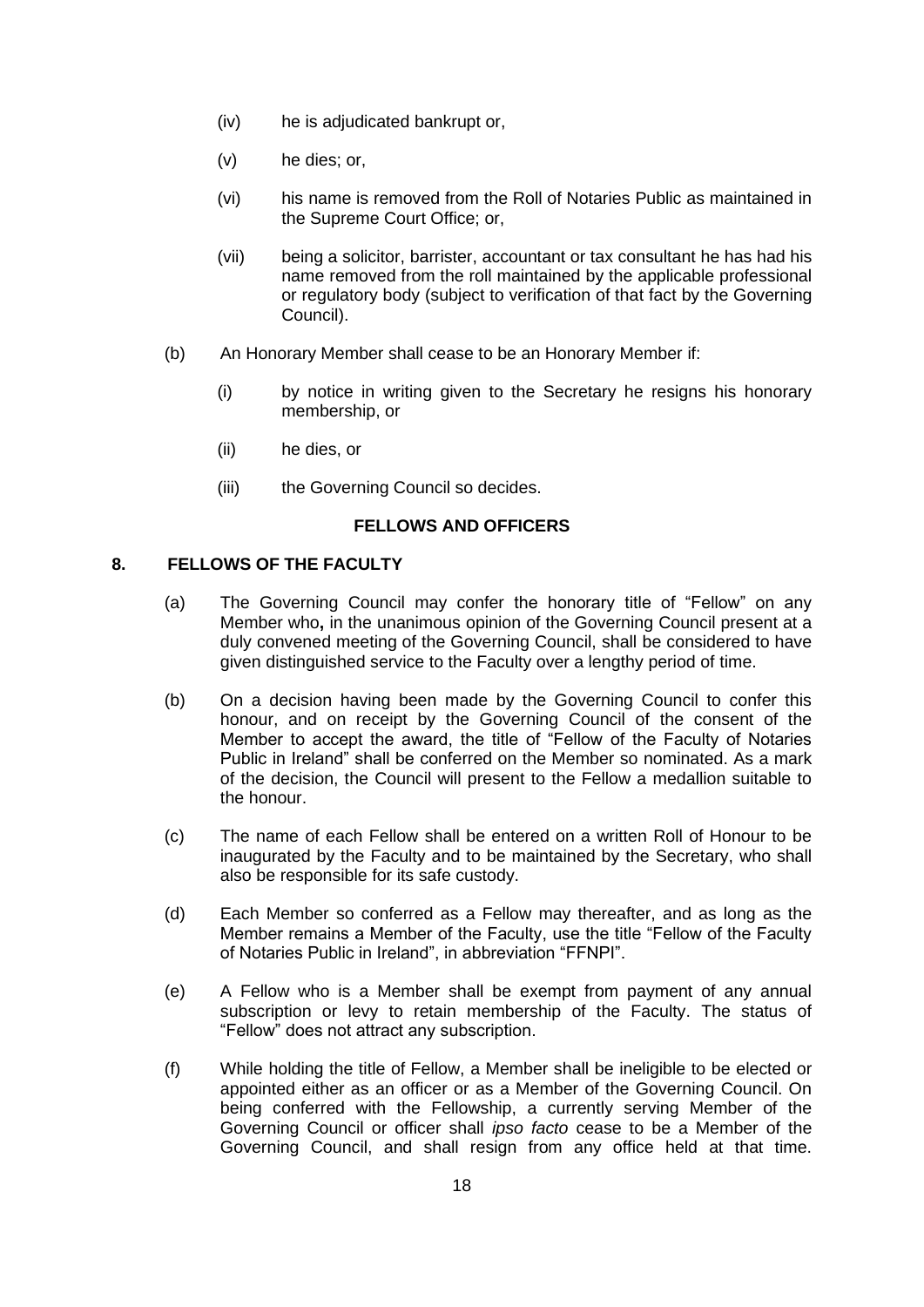However, if the Fellow was a serving Member of the Governing Council, and/or an officer of the Faculty, immediately prior to the conferring of the Fellowship, then the Fellow may, on being invited to do so by the Governing Council, attend at designated meetings of the Governing Council for a period of up to two years from their appointment as Fellow, and take part in all discussions, but shall not be entitled to vote at such meetings.

(g) The title "Fellow" is an honorary title, and a Fellow shall have no authority to bind or otherwise legally commit the Faculty in any way. Fellowship is not a class of membership of the Faculty.

## **9. DEAN AND DEPUTY DEAN**

- (a) The Dean and the Deputy Dean shall each be appointed by the Governing Council and shall hold office for initial terms of three years each, provided that either or both may be re-appointed for a second term not exceeding one year*.*
- (b) Where the Dean or the Deputy Dean (or both) vacates office during or at the end of the initial term of three years or during or at the end of the second term of one year, each of them may continue to serve as a Member of the Governing Council until each of them is due to retire by rotation from the Governing Council and may then seek re-election as a Member of the Governing Council in accordance with these Articles.
- (c) The Dean shall:
	- (i) act as chairperson of general meetings of the Faculty and of meetings of the Governing Council and, in association with the Registrar, shall deal with the day-to-day business of the Faculty and in particular with matters that require to be dealt with urgently;
	- (ii) have overall responsibility for the formulation or reformulation of policy for consideration and approval of the Governing Council and for directing and implementing such policies as shall be approved by the Council; and
	- (iii) represent, or nominate a Member to represent, the Faculty at conferences, meetings or other gatherings (whether national or international) on matters relevant to Notaries Public and on delegations to authorities (whether governmental or nongovernmental) on matters of concern to the Faculty and its Members**.**
- (d) The Deputy Dean shall deputise and undertake the duties and functions of the Dean in the absence or unavailability of the Dean for any reason.

## **10. THE REGISTRAR**

- (a) The Registrar shall be appointed by the Governing Council on such terms as the Governing Council may determine.
- (b) The Registrar shall perform such functions and duties as the Governing Council may from time to time determine and, without limitation to the generality of the foregoing, shall act as chief executive officer of the Faculty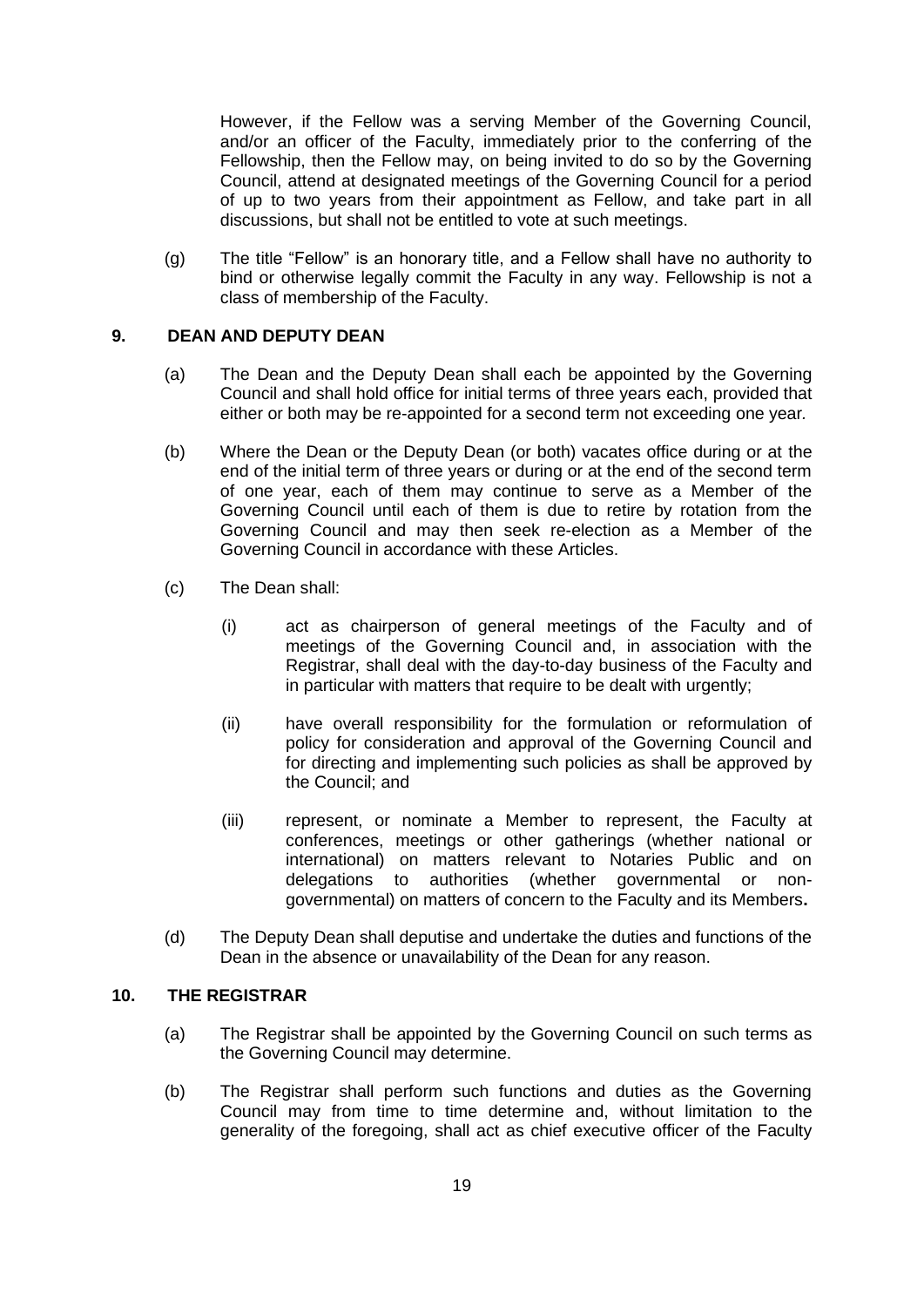and, in association with the Dean, manage the day-to-day business of the Faculty.

## **11. SECRETARY**

- (a) The Secretary shall be appointed by the Governing Council for such term and upon such conditions as the Governing Council may think fit and any Secretary so appointed may be removed by them. The Secretary shall not also be a Member of the Governing Council.
- (b) The Governing Council may appoint an assistant or deputy Secretary and any provision in these Articles or of the Act requiring or authorising a thing to be done by or to the Secretary shall be satisfied by it being done by or to the assistant or deputy secretary.
- **(c)** The Governing Council has a duty to ensure that the person appointed as Secretary has the skills or resources necessary to discharge his statutory and other duties.

#### **MEETINGS**

#### **12. GENERAL MEETINGS**

- (a) An annual general meeting of the Faculty shall be held each year (within a period of not more than 15 months after the holding of the last preceding annual general meeting) in such place as may be determined by the Governing Council.
- (b) General meetings of the Faculty may be held inside or outside the State.
- (c) All general meetings other than annual general meetings shall be called extraordinary general meetings.

### **13. NOTICE OF GENERAL MEETINGS**

- (a) Subject to sections 181 and 193 of the Act, an annual general meeting and a meeting called for the passing of a special resolution shall be called by 21 days' notice in writing at the least, and a meeting of the Faculty (other than an annual general meeting or a meeting for the passing of a special resolution) shall be called by 7 days' notice in writing at the least.
- (b) The notice shall be exclusive of the day on which it is served or deemed to be served and of the day for which it is given and shall specify the place, the date and the time of the meeting.
- (c) The notice shall also specify the general nature of the business to be transacted at the meeting, in the case of a proposed special resolution, and the text or substance of that proposed resolution.
- (d) The accidental omission to give notice of a meeting to, or the non-receipt of notice of a meeting by, any person entitled to receive notice shall not invalidate the proceedings at that meeting.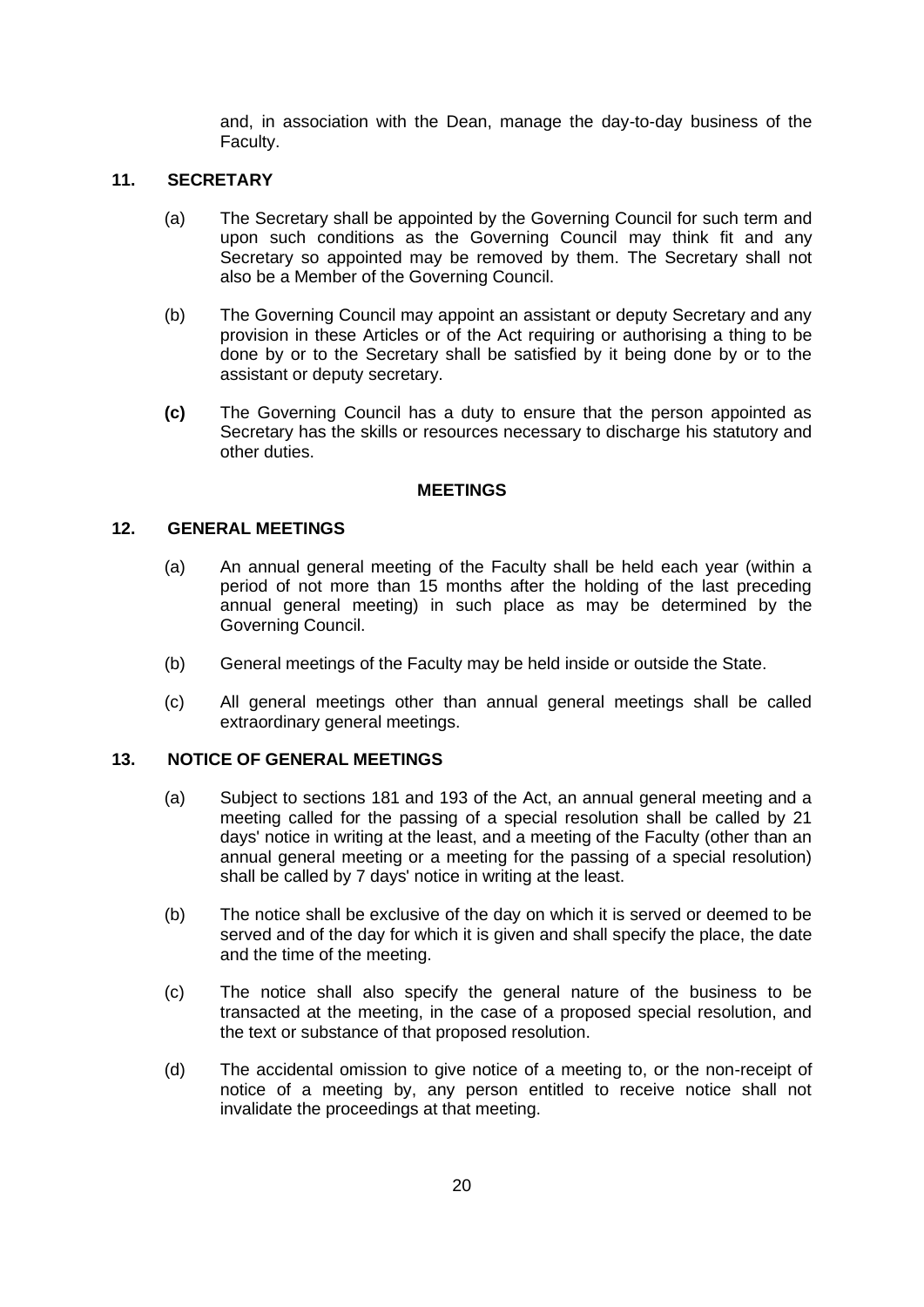- (e) The Governing Council may, whenever they think fit, convene an extraordinary general meeting and extraordinary general meetings shall also be convened on such requisition or in default may be convened by such requisitionists as are provided for in Section 178 of the Act (as modified by Section 1203 of the Act).
- (f) If at any time there are not sufficient Members of the Governing Council capable of acting to form a quorum, any Member of the Governing Council or any Member of the Faculty may convene an extraordinary general meeting in the same manner as nearly as possible as that in which meetings may be convened by the Governing Council.
- (g) Notice of every general meeting of the Faculty shall be given in the manner set out in these Articles to such persons as are under the Act and these Articles entitled to receive notices from the Faculty. No other person shall be entitled to notices of general meetings.
- (h) Notwithstanding the provisions of Article 32, where notice of a general meeting is given by posting by ordinary prepaid post to the registered address of a Member, then, for the purposes of an issue as to whether the correct period of notice for that meeting has been given, the giving of the notice shall be deemed to have been effected on the expiration of 24 hours following posting.

## **14. PROCEEDINGS AT GENERAL MEETINGS**

- (a) The business of the annual general meeting shall include:
	- (i) the consideration of the Faculty's statutory financial statements and the report of the Governing Council and, unless the Faculty is entitled to and has availed itself of the audit exemption under section 360 or section 365 of the Act, the report of the statutory auditors on those statements and that report;
	- (ii) the review by the Members of the Faculty's affairs;
	- (iii) the election and/or re-election of the Members of the Governing Council;
	- (iv) the appointment or re-appointment of the statutory auditors (if any); and
	- (v) the authorisation of the Governing Council to approve the remuneration of the statutory auditors (if any).
- (b) Any business at an annual general meeting other than that specified in paragraph (a) of this Article 14 and all business at an extraordinary general meeting shall be deemed special business.
- (c) The Faculty shall, as soon as may be after their holding or passing cause minutes of all proceedings of general meetings of it and the terms of all resolutions of it to be entered in books kept for that purpose and all such books kept by the Faculty shall be kept at the same place.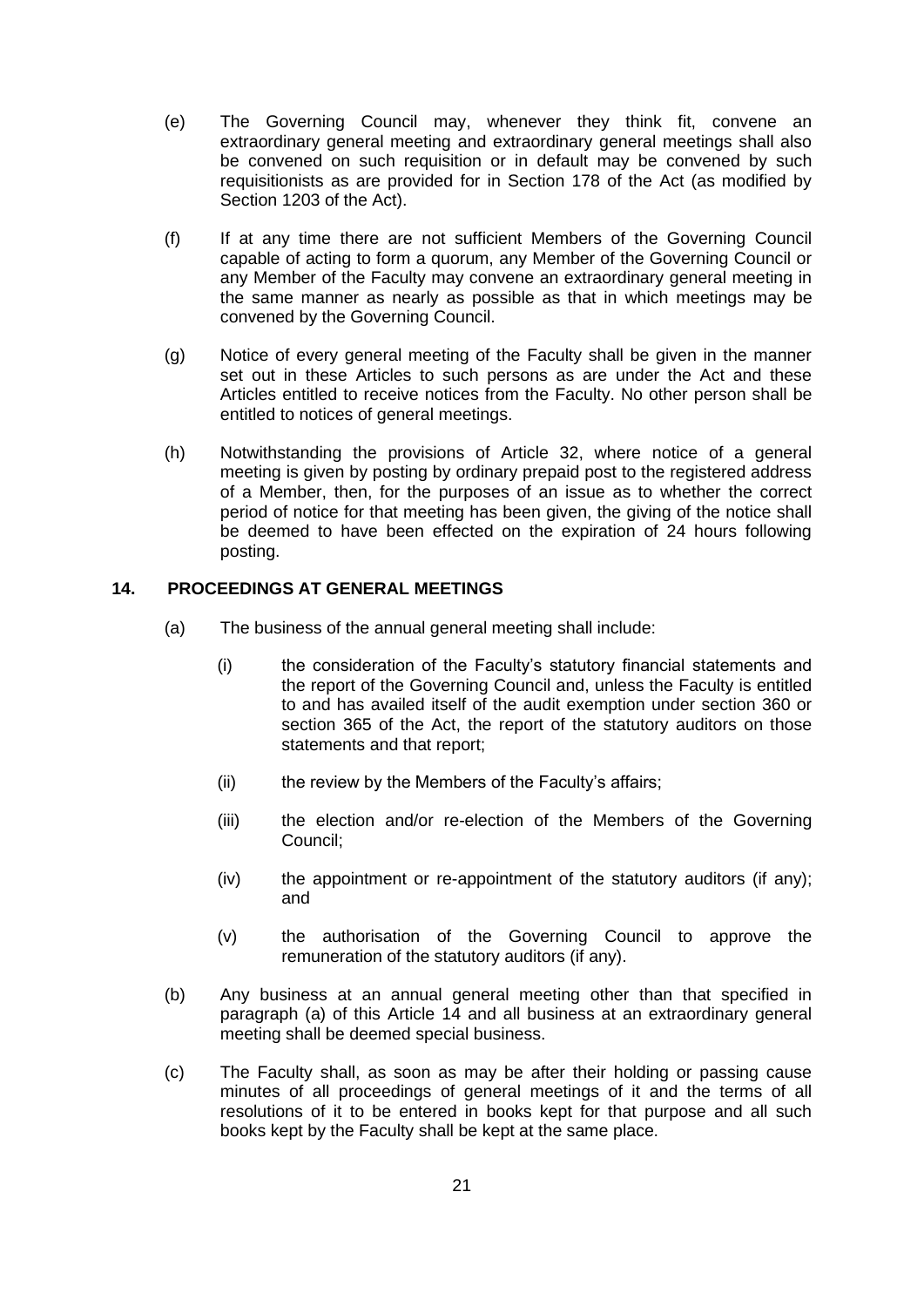#### **15. QUORUM FOR GENERAL MEETINGS**

- (a) Save as herein otherwise provided, 15 Members present in person shall be a quorum.
- (b) No business shall be transacted at any general meeting unless a quorum of Members is present at the time when the meeting proceeds to business.
- (c) If within half an hour after the time appointed for the general meeting a quorum is not present, the meeting, if convened upon the requisition of Members shall be dissolved; in any other case it shall stand adjourned to the same day in the next week at the same time and place, or to such other day and at such other time and place as the Governing Council may determine, and if at the adjourned meeting a quorum is not present within half an hour from the time appointed for the meeting, the Members present shall be a quorum.

## **16. CHAIRPERSON OF GENERAL MEETINGS**

- (a) The Dean shall preside as chairperson at every general meeting of the Faculty.
- (b) If the Dean is absent for more than 30 minutes after the time appointed for holding the meeting, the Deputy Dean shall preside as chairperson at a general meeting. In the absence of the Deputy Dean, the Members of the Governing Council present shall elect one of their number to be the chairperson of the meeting.

## **17. ADJOURNMENT OF GENERAL MEETINGS**

- (a) The chairperson may with the consent of any meeting at which a quorum is present (and shall, if so directed by the meeting) adjourn the meeting from time to time and from place to place, but no business shall be transacted at any adjourned meeting other than the business left unfinished at the meeting from which the adjournment took place.
- (b) When a meeting is adjourned for 30 days or more, notice of the adjourned meeting shall be given as in the case of an original meeting.
- (c) When a meeting is adjourned for 29 days or less, it shall not be necessary to give any notice of an adjourned meeting or of the business to be transacted at an adjourned meeting.

#### **18. VOTING AT GENERAL MEETINGS**

- (a) At any general meeting of the Faculty a resolution put to the vote of those eligible to vote on the matter shall be decided on a show of hands unless a poll is (before or on the declaration of the result of the show of hands) demanded:
	- (i) by the chairperson, or
	- (ii) by at least three Members present in person.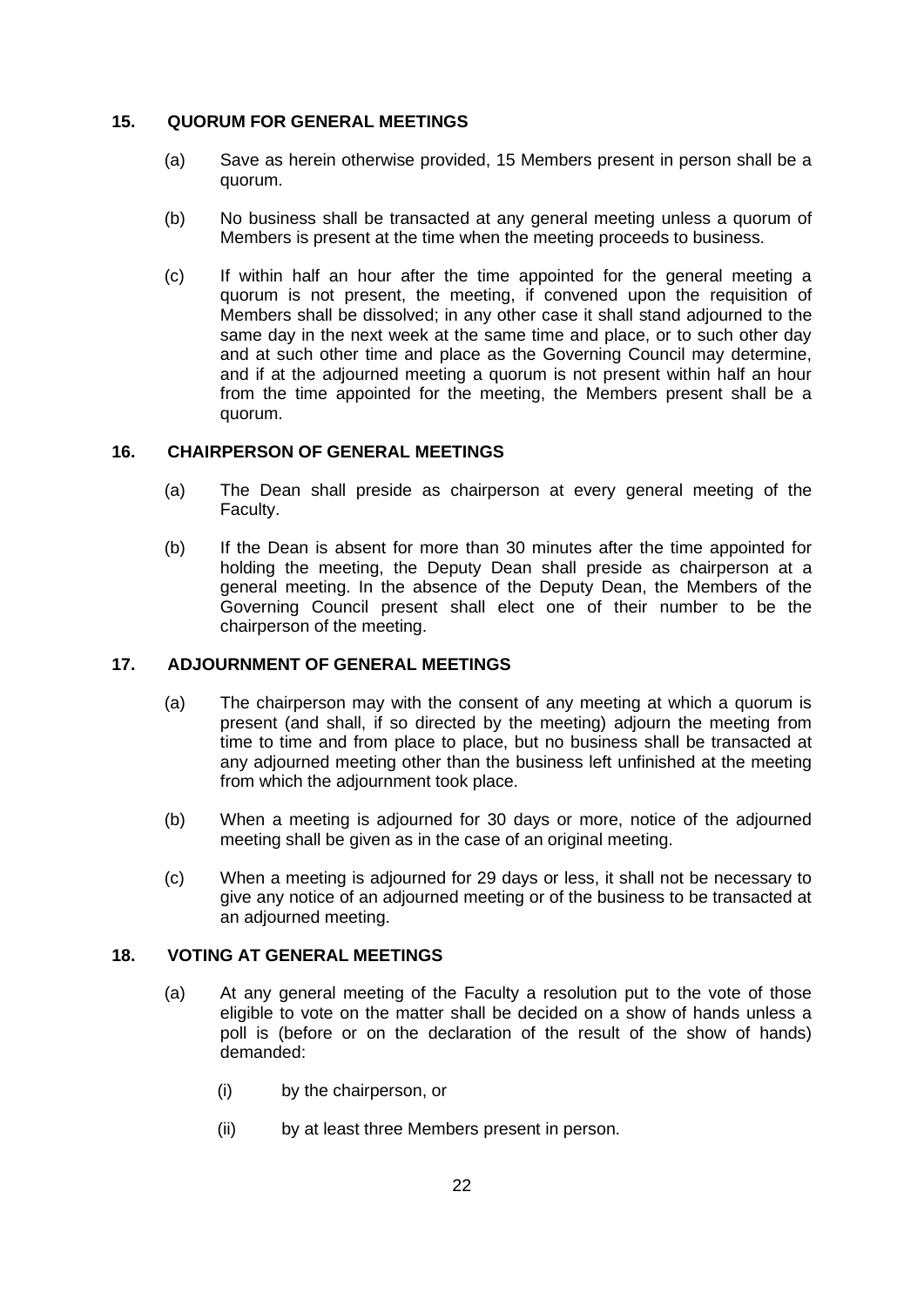- (b) The demand for a poll may be withdrawn.
- (c) Every Member present in person shall have one vote.
- (d) Honorary Members shall not have any voting rights, unless the Governing Council otherwise determines.
- (e) No objection shall be raised as to the qualification of any voter except at the meeting or adjourned meeting at which the vote objected to is given or tendered, and every vote not disallowed at such meeting shall be valid for all purposes. Any such objection made in due time shall be referred to the chairperson of the meeting whose decision shall be final and conclusive.
- (f) Unless a poll is demanded (and the demand is not withdrawn), a declaration by the chairperson that a resolution has, on a show of hands, been carried or carried unanimously or by a particular majority or lost, shall be conclusive evidence of the fact without proof of the number or proportion of the votes recorded in favour of or against such resolution.
- (g) If any vote shall be counted which ought not to have been counted, or might have been rejected, the error shall not vitiate the resolution unless it be pointed out at the same meeting, or at an adjournment thereof, and not in that case unless it shall in the opinion of the chairperson be of sufficient magnitude to vitiate the resolution.
- (h) Except as provided in paragraph (i) of this Article 18, if a poll is duly demanded (and the demand is not withdrawn) it shall be taken in such manner as the chairperson directs and the result of the poll shall be deemed to be the resolution of the meeting at which the poll was demanded.
- (i) Where there is an equality of votes, whether on a show of hands or on a poll, the chairperson of the meeting at which the show of hands takes place or at which the poll is demanded, shall be entitled to a second or casting vote.
- (j) A poll demanded on the election of a chairperson or on a question of adjournment shall be taken forthwith. A poll demanded on any other question shall be taken at such time as the chairperson of the meeting directs, and any business other than that upon which a poll has been demanded may be proceeded with pending the taking of the poll.
- (k) Subject to Sections 191 to 198 of the Act, a resolution in writing signed by all the Members for the time being entitled to attend and vote on such resolution at a general meeting shall be as valid and effective for all purposes as if the resolution had been passed at a general meeting of the Faculty duly convened and held and, if described as a special resolution, shall be deemed to be a special resolution within the meaning of the Act. A resolution in writing made pursuant to this Article 18 may consist of one document or two or more documents in like form each signed by one or more Members.

## **19. NO VOTING BY PROXY**

Votes may only be given personally and may not be given by proxy.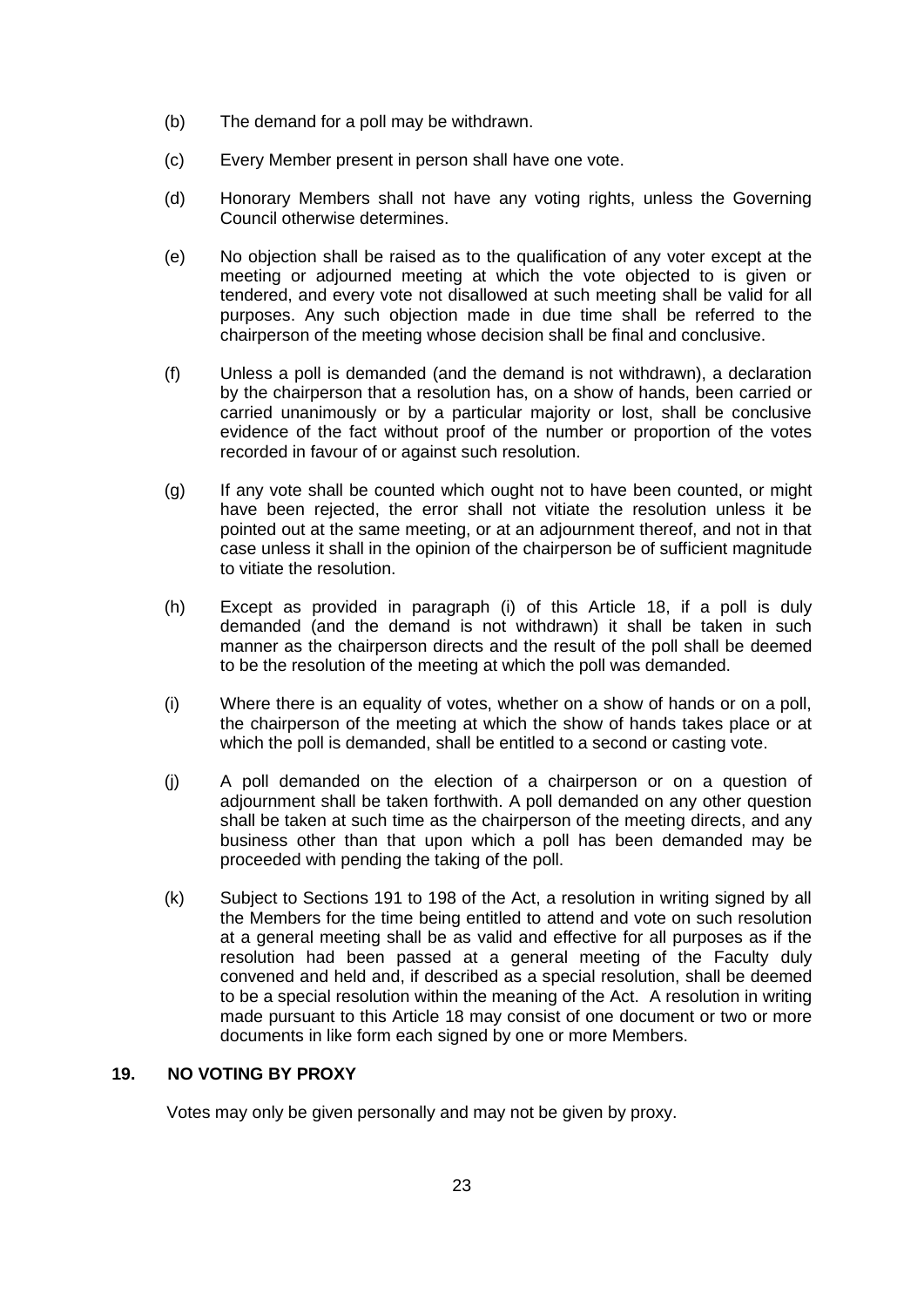## **THE GOVERNING COUNCIL**

### **20. MEMBERS OF THE GOVERNING COUNCIL**

Unless otherwise determined pursuant to Article 21 (f), the number of the Members of the Governing Council shall be not less than five and not more than eleven.

## **21. APPOINTMENT AND ROTATION OF MEMBERS OF THE GOVERNING COUNCIL**

- (a) At each annual general meeting one-third of the Members of the Governing Council for the time being, or, if their number is not three or a multiple of three, then the number nearest one-third, shall retire from office.
- (b) The Members of the Governing Council to retire in every year shall be those who have been longest in office since the last election but, as between persons who became Members of the Governing Council on the same day, those to retire shall (unless they otherwise agree amongst themselves) be determined by lot.
- (c) A retiring Member of the Governing Council shall be eligible for re-election.
- (d) The Faculty, at the meeting at which a Member of the Governing Council retires in manner aforesaid, may fill the vacated office by electing a person thereto, and in default the retiring Member of the Governing Council shall, if offering himself for re-election, be deemed to have been re-elected, unless at such meeting it is expressly resolved not to fill such vacated office or unless a resolution for the re-election of such Member of the Governing Council has been put to the meeting and lost.
- (e) No person other than a Member of the Governing Council retiring at the meeting shall, unless recommended by the Members of the Governing Council, be eligible for election to the office of Member of the Governing Council at any general meeting unless, not less than 3 nor more than 21 days before the date appointed for the meeting, there has been left at the registered office of the Faculty notice in writing, signed by a Member duly qualified to attend and vote at the meeting for which such notice is given, of his intention to propose such a person for election and also notice in writing signed by that person of his willingness to be elected.
- (f) The Faculty may from time to time by ordinary resolution increase or reduce the number of Members of the Governing Council, and may also determine in what rotation the increased or reduced number is to go out of office.
- (g) The Governing Council shall have power at any time, and from time to time, to appoint any person to be a Member of the Governing Council, either to fill a casual vacancy or as an addition to the existing Governing Council, but so that the total number of Members of the Governing Council shall not at any time exceed the number fixed in accordance with these Articles. Any Member of the Governing Council so appointed shall hold office only until the next annual general meeting, and shall then be eligible for re-election, but shall not be taken into account in determining the Members of the Governing Council who are to retire by rotation at such meeting.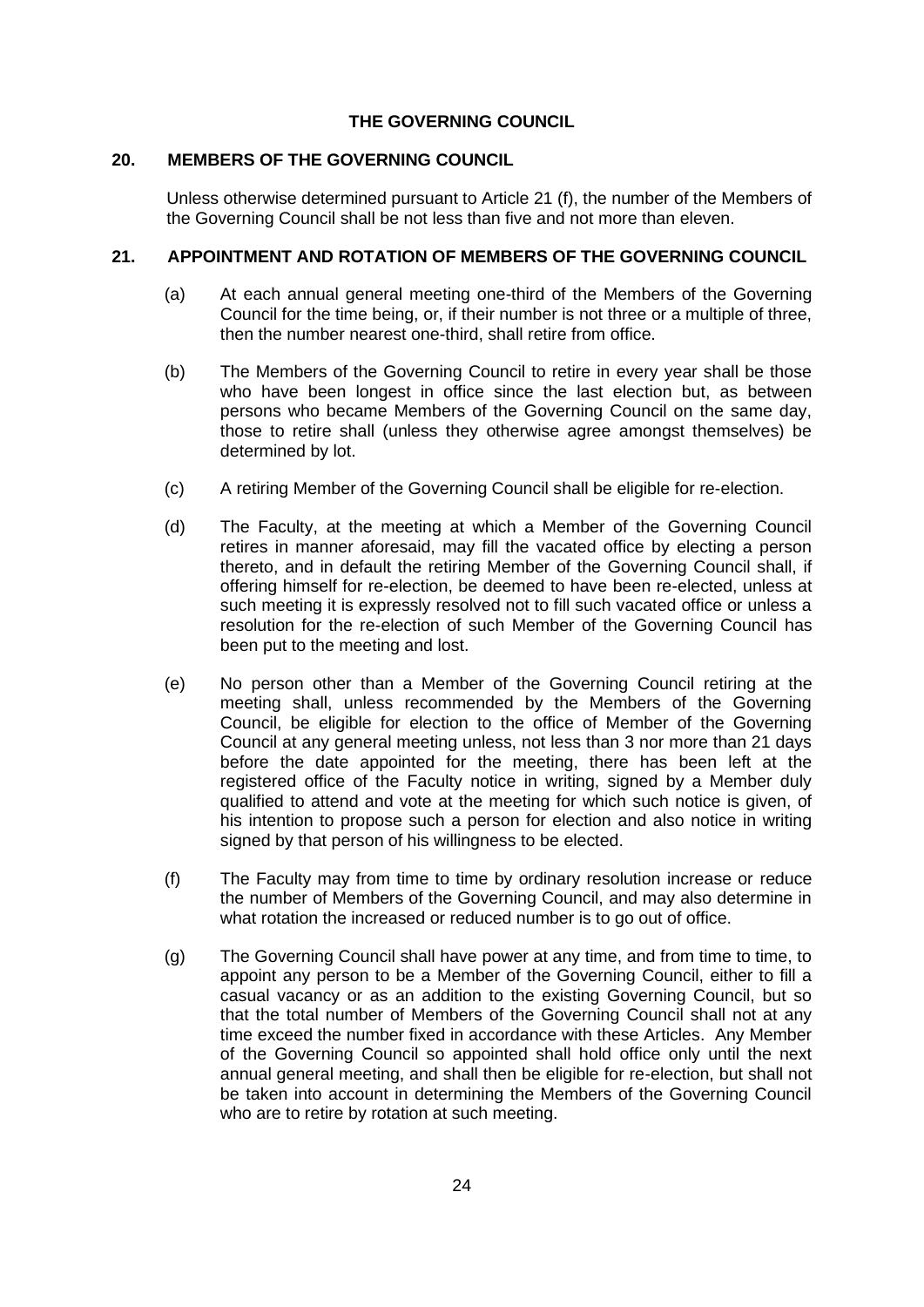- (h) The Faculty may by ordinary resolution, of which extended notice has been given in accordance with section 146(3) of the Act, remove any Member of the Governing Council before the expiration of his period of office notwithstanding anything in these Articles or in any agreement between the Faculty and such Member of the Governing Council.
- (i) The Faculty may by ordinary resolution appoint another person in place of a Member of the Governing Council removed from office under Article 21 (h). Without prejudice to the powers of the Governing Council under Article 21 (h), the Faculty in general meeting may appoint any person to be a Member of the Governing Council, either to fill a casual vacancy or as an additional Member of the Governing Council. A person appointed in place of a Member of the Governing Council so removed or to fill such a vacancy shall be subject to retirement at the same time as if he had become a Member of the Governing Council on the day on which the Member of the Governing Council in whose place he is appointed was last elected a Member of the Governing Council.

#### **22. BORROWING POWERS**

The Governing Council may exercise all the powers of the Faculty to borrow money and to mortgage or charge its undertaking and property or any part thereof and to issue debenture stock and other securities, whether outright or as security for any debt, liability or obligation of the Faculty or of any third party; so, however, that the amount for the time being remaining undischarged of moneys borrowed or secured by the Governing Council as aforesaid (apart from temporary loans obtained from the Faculty's bankers in the ordinary course of business) shall not at any time, without the previous sanction of the Faculty in general meeting, exceed €25,000, but nevertheless no lender or other person dealing with the Faculty shall be concerned to see or enquire whether this limit is observed. No debt incurred or security given in excess of such limit shall be invalid or ineffectual except in the case of express notice to the lender or the recipient of the security at the time when the debt was incurred or security given that the limit hereby imposed had been or was thereby exceeded.

## **23. POWERS AND DUTIES OF THE GOVERNING COUNCIL**

- (a) The business of the Faculty shall be managed by the Governing Council, who exercise all such powers of the Faculty as are not by the Act or these Articles required to be exercised by the Faculty in general meeting, subject to:
	- (i) the provisions of the Act;
	- (ii) these Articles; and
	- (iii) such directions, not being inconsistent with the aforesaid provisions as the Faculty may in general meeting give, but no direction given by the Faculty in general meeting shall invalidate any prior act of the Governing Council which would have been valid if that direction had not been given.
- (b) The Governing Council may from time to time and at any time by power of attorney appoint any company, firm or person or body of persons, whether nominated directly or indirectly by the Governing Council, to be the attorney or attorneys of the Faculty for such purposes and with such powers, authorities and discretions (not exceeding those vested in or exercisable by the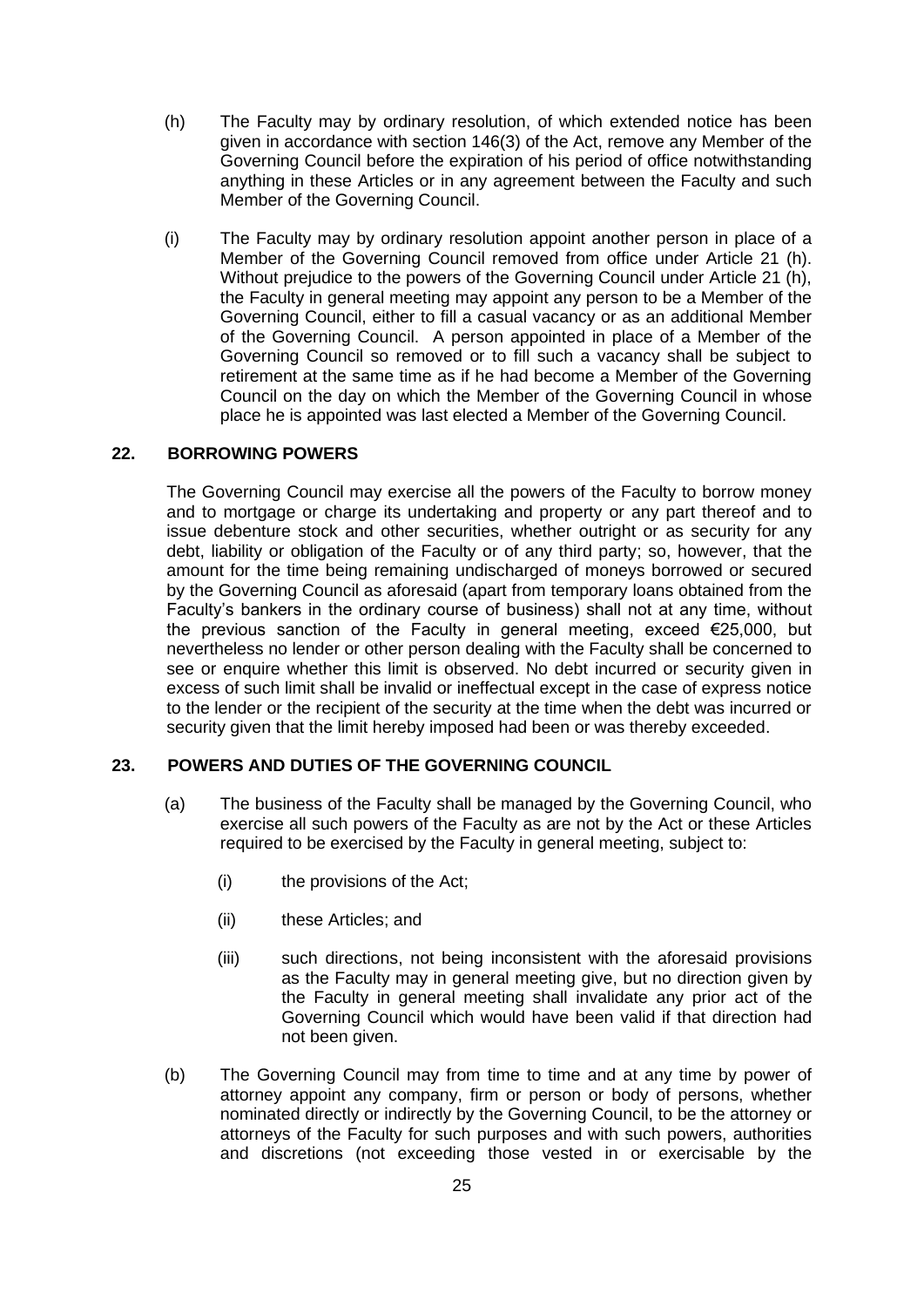Governing Council under these Articles) and for such period and subject to such conditions as they may think fit; and any such power of attorney may contain such provisions for the protection and convenience of persons dealing with any such attorney as the Governing Council may think fit and may also authorise any such attorney to delegate all or any of the powers, authorities and discretions vested in him.

- (c) All cheques, promissory notes, drafts, bills of exchange and other negotiable instruments and all receipts for moneys paid to the Faculty shall be signed, drawn, accepted, endorsed or otherwise executed, as the case may be, by such person or persons and in such manner as the Governing Council shall from time to time by resolution determine.
- (d) The Governing Council shall cause minutes to be made in records provided for the purpose:
	- (i) of all appointments of officers made by the Governing Council;
	- (ii) of the names of the individuals present at each meeting of the Governing Council and of any committee of the Governing Council;
	- (iii) of all resolutions and proceedings at all meetings of the Faculty, and of the Governing Council and of committees of the Governing Council.
- (e) Any such minute, if purporting to be signed by the chairperson of the meeting at which the proceedings were had or by the chairperson of the next succeeding meeting, shall be evidence of such proceedings.

#### **24. VACATION OF OFFICE OF MEMBERS OF THE GOVERNING COUNCIL**

- (a) The office of Member of the Governing Council shall be vacated if:
	- (i) the Member of the Governing Council is adjudged bankrupt or being a bankrupt has not obtained a certificate of discharge in the relevant jurisdiction; or
	- (ii) the Member of the Governing Council becomes or is deemed to be subject to a disqualification order within the meaning of Chapter 4 of Part 14 of the Act; or
	- (iii) the health of the Member of the Governing Council is such that he can no longer be reasonably regarded as possessing an adequate decision-making capacity; or
	- (iv) the Member of the Governing Council resigns his office by notice in writing to the Faculty; or
	- (v) the Member of the Governing Council is convicted of an indictable offence; or
	- (vi) the Member of the Governing Council is directly or indirectly interested in any contract with the Faculty and fails to declare the nature of his interest in manner required by section 231 of the Act; or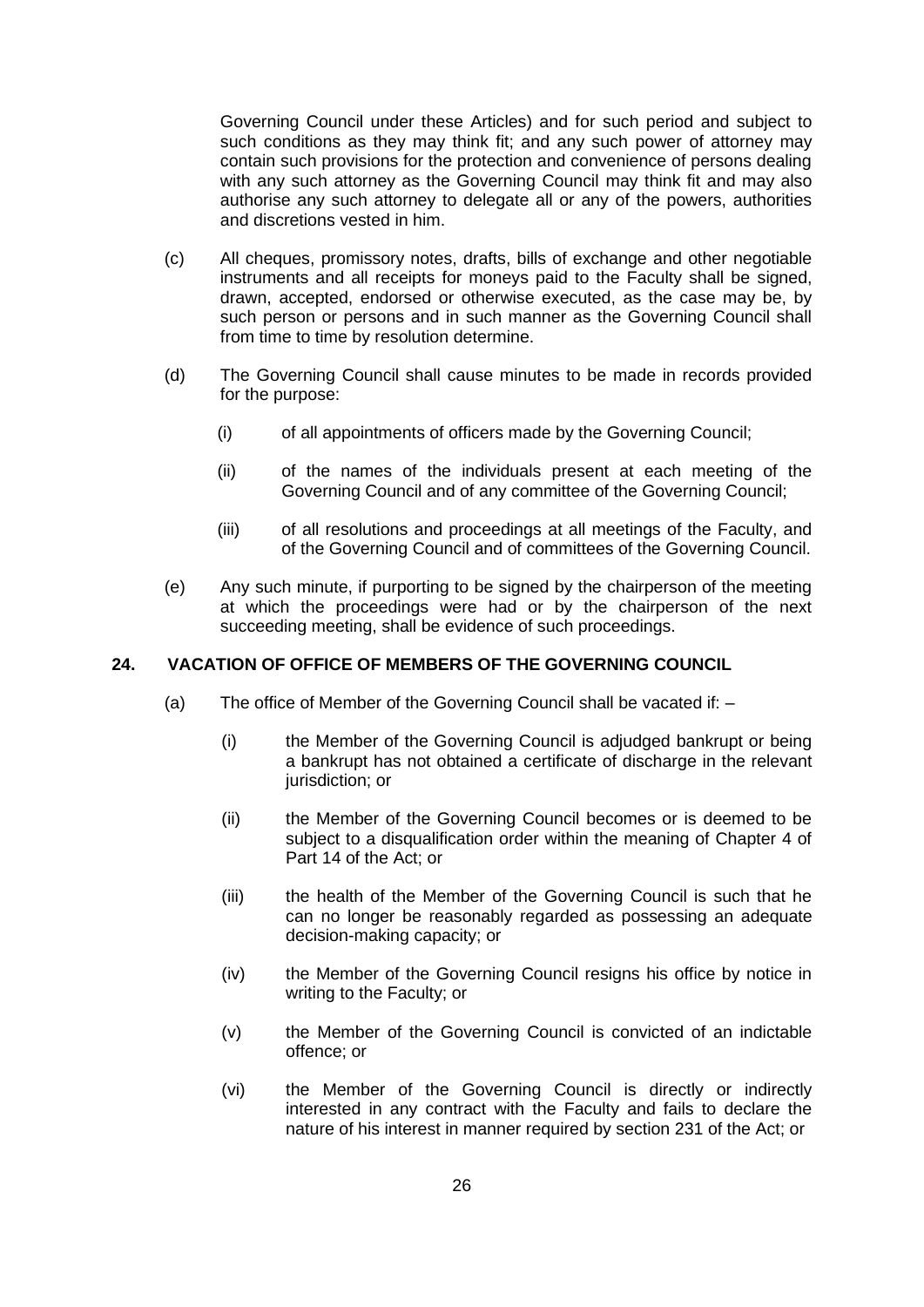- (vii) the Member of the Governing Council ceases to be a Member of the Faculty; or
- (viii) a declaration of restriction is made in relation to the Member of the Governing Council under section 819 of the Act and the other Members of the Governing Council, at any time during the currency of the declaration, resolve that his office be vacated.

#### **25. VOTING ON CONTRACTS**

A Member of the Governing Council may not vote in respect of any contract in which he is interested or any matter arising thereout.

## **26. PROCEEDINGS OF THE GOVERNING COUNCIL**

- (a) The Governing Council may meet together for the dispatch of business, adjourn and otherwise regulate their meetings as the Governing Council thinks fit. Questions arising at any meeting shall be decided by a majority of votes. Where there is an equality of votes, the chairman shall have a second or casting vote. A Member of the Governing Council may, and the Secretary on the requisition of the Governing Council shall, at any time summon a meeting of the Governing Council. All Members of the Governing Council shall be entitled to reasonable notice of any meeting of the Governing Council. Nothing in these Articles or in the Act enables a person, other than a Member of the Governing Council, to object to the notice given for any meeting of the Governing Council.
- (b) The quorum necessary for the transaction of the business of the Governing Council may be fixed by the Governing Council and unless so fixed shall be five.
- (c) The continuing Members of the Governing Council may act notwithstanding any vacancy in their number but, if and so long as their number is reduced below the number fixed by or pursuant to the Articles as the necessary quorum of the Governing Council, the continuing Members of the Governing Council may act for the purpose of increasing the number of Members of the Governing Council to that number or of summoning a general meeting of the Faculty, but for no other purpose.
- (d) The Dean shall be the chairperson of meetings of the Governing Council. If the Dean absent for more than 30 minutes after the time appointed for holding a meeting, the Deputy Dean shall chair the meeting. In the absence of both the Dean and the Deputy Dean the Members of the Governing Council present may choose one of their number to be chairperson of the meeting.
- (e) The Governing Council may establish committees and may delegate any of their powers to committees and any committee so formed shall, in the exercise of the powers so delegated, conform to any regulations made, or to any directions given, by the Governing Council.
- (f) A committee may elect a chairperson of its meetings. If no such chairperson is elected or if at any meeting the chairperson is absent for more than 30 minutes after the time appointed for holding the meeting, the Members present may choose one of their number to be chairperson of that meeting.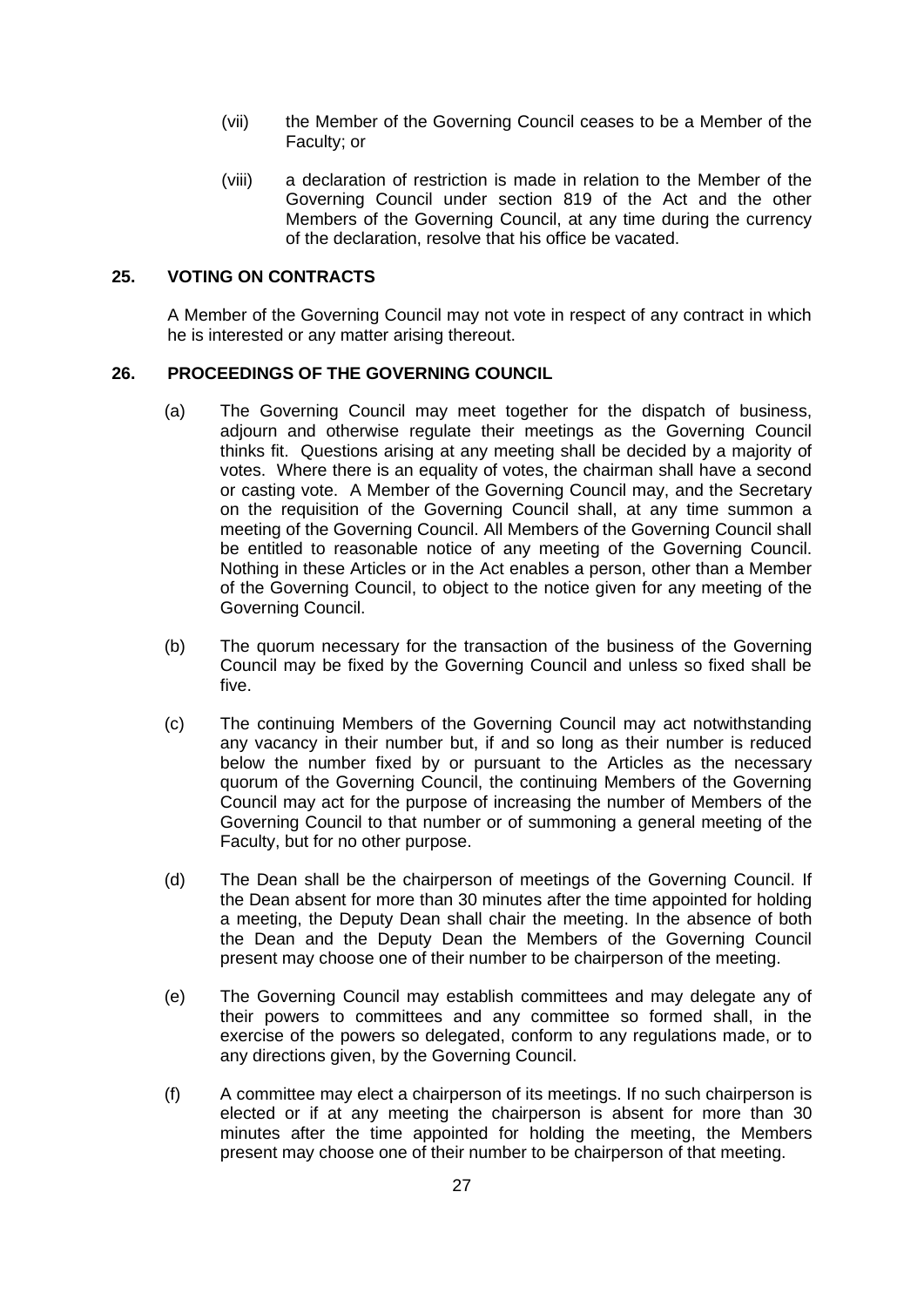- (g) A committee may meet and adjourn as it thinks proper. Questions arising at any meeting shall be determined by a majority of votes of the Members of the committee present, and when there is an equality of votes, the chairperson shall have a second or casting vote.
- (h) All acts done by a meeting of the Governing Council or of a meeting of a committee comprising persons acting as Members of the Governing Council or members of such a committee shall, notwithstanding that it is afterwards discovered that there was some defect in the appointment of any one or more of such persons acting as aforesaid, or that any such person or persons was or were disqualified from so acting, such meeting shall be as valid as if every such person or persons had been duly and properly appointed and was or were qualified to be a Member of the Governing Council or a Member of such committee.
- (i) A resolution in writing, signed by all the Members of the Governing Council for the time being entitled to receive notice of a meeting of the Governing Council, shall be as valid as if it had been passed at a meeting of the Governing Council duly convened and held. Such a resolution in writing may consist of several documents in like form each signed by one or more Members of the Governing Council and for all purposes shall take effect upon receipt at the registered office of the Faculty of all such several documents, by facsimile and/or electronic transmission or otherwise.
- (j) A provision of the Act or these Articles requiring or authorising a thing to be done by or to a Member of the Governing Council and the Secretary shall not be satisfied by its being done by or to the same person acting both as a Member of the Governing Council and as, or in place of, the Secretary.
- (k) Any Member of the Governing Council or of any committee may participate in a meeting of the Governing Council or such a committee by means of a conference between some or all of the Members of the Governing Council or, as the case may be, Members of such committee who are not all in one place, but each of whom is able (directly or by means of telephonic, video or other electronic communication) to speak to each of the others and to be heard by each of the others. Any Member of the Governing Council or Member of a committee participating at such a meeting will be deemed to be present in person at such meeting and shall be entitled to vote and be counted in a quorum accordingly.

## **27. THE SEAL**

The Seal shall be used only by the authority of the Governing Council or of a committee of the Governing Council authorised by the Governing Council in that behalf, and every instrument to which the Seal shall be affixed shall be signed by a Member of the Governing Council or by some other person appointed for the purpose by the Governing Council or by such committee of the Governing Council and shall be countersigned by the Secretary or by a second Member of the Governing Council or by some other person appointed by the Governing Council or by such committee of the Governing Council for that purpose.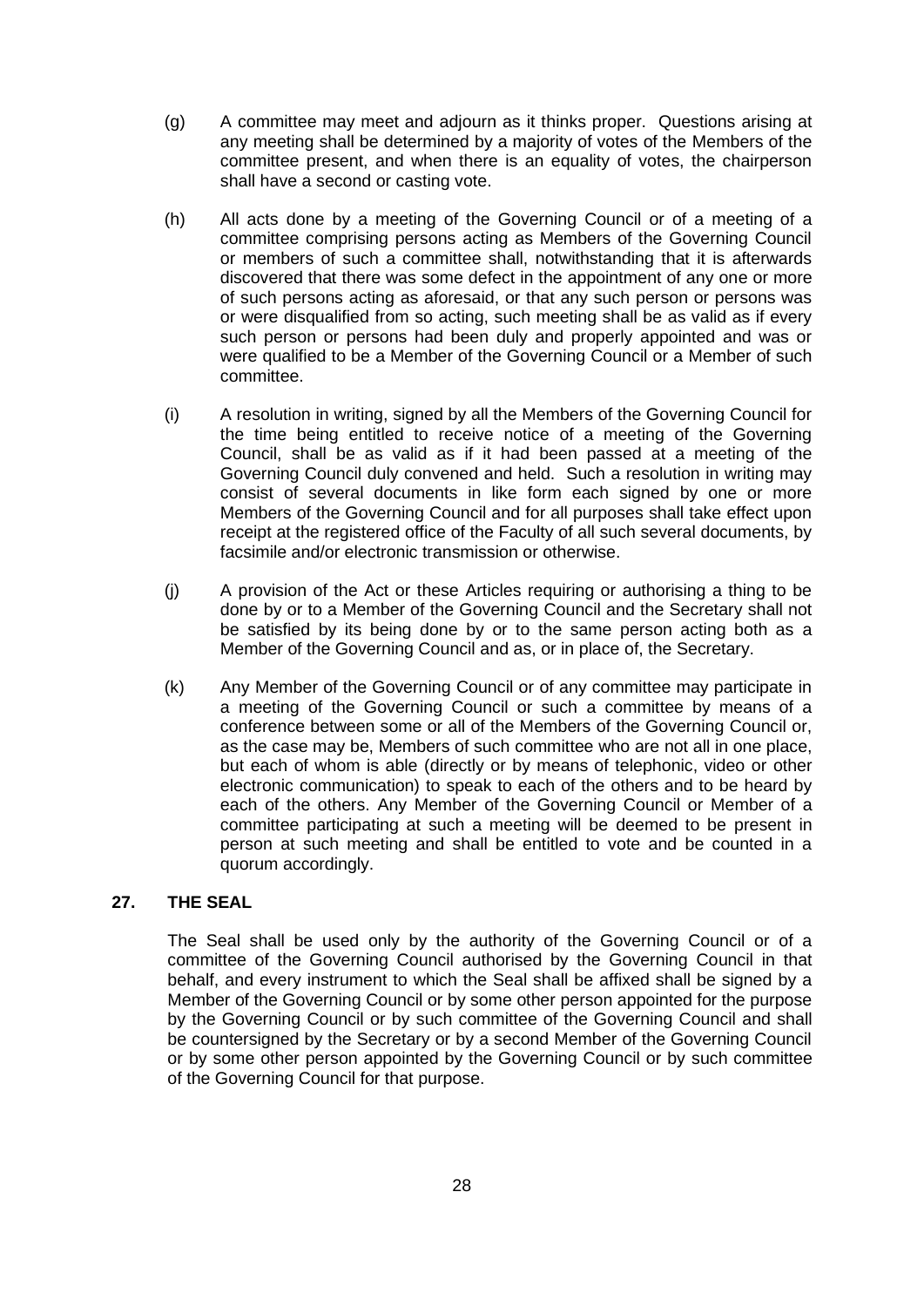## **28. ACCOUNTS**

- (a) The Governing Council shall cause adequate accounting records to be kept relating to:-
	- (i) all sums of money received and expended by the Faculty and the matters in respect of which the receipt and expenditure takes place;
	- (ii) the assets and liabilities of the Faculty; and
	- (iii) all sales and purchases of goods by the Faculty.
- (b) Adequate accounting records shall not be deemed to be kept if there are not kept such accounting records as are necessary to give a true and fair view of the state of the Faculty's affairs and to explain its transactions.
- (c) The accounting records shall be kept at the registered office of the Faculty or, subject to Section 283 of the Act, at such other place as the Governing Council thinks fit and shall, at all reasonable times, be open to the inspection of the Members of the Governing Council.
- (d) The Governing Council shall from time to time determine whether and to what extent and at what times and places and under what conditions or regulations the accounting records of the Faculty shall be open to the inspection of any Member (not being a Member of the Governing Council), and no Member (not being a Member of the Governing Council) shall have any right of inspection of any accounting records or other documents of the Faculty except as conferred by statute or authorised by the Governing Council or by the Faculty in general meeting.
- (e) The Governing Council shall from time to time in accordance with Chapter 4 of Part 6 of the Act cause to be prepared and to be laid before the annual general meeting of the Faculty such profit and loss accounts, balance sheets, group accounts and reports as are required by that Chapter to be prepared and laid before the annual general meeting of the Faculty.
- (f) A copy of every balance sheet (including every document required by law to be annexed thereto) which is to be laid before the annual general meeting of the Faculty together with a copy of the directors' report and statutory auditors' report shall, not less than 21 days before the date of the annual general meeting, be sent to every person entitled under the provisions of the Act to receive them.

## **29. AUDIT**

Auditors shall be appointed and their duties regulated in accordance with the provisions of the Act dealing with such matters.

## **30. INDEMNITY**

Subject to the provisions of the Act, every Member of the Governing Council or of a committee appointed by it or any agent of the Governing Council or such a committee, auditors, Secretary and every other officer for the time being of the Faculty shall be indemnified out of the assets of the Faculty against any liability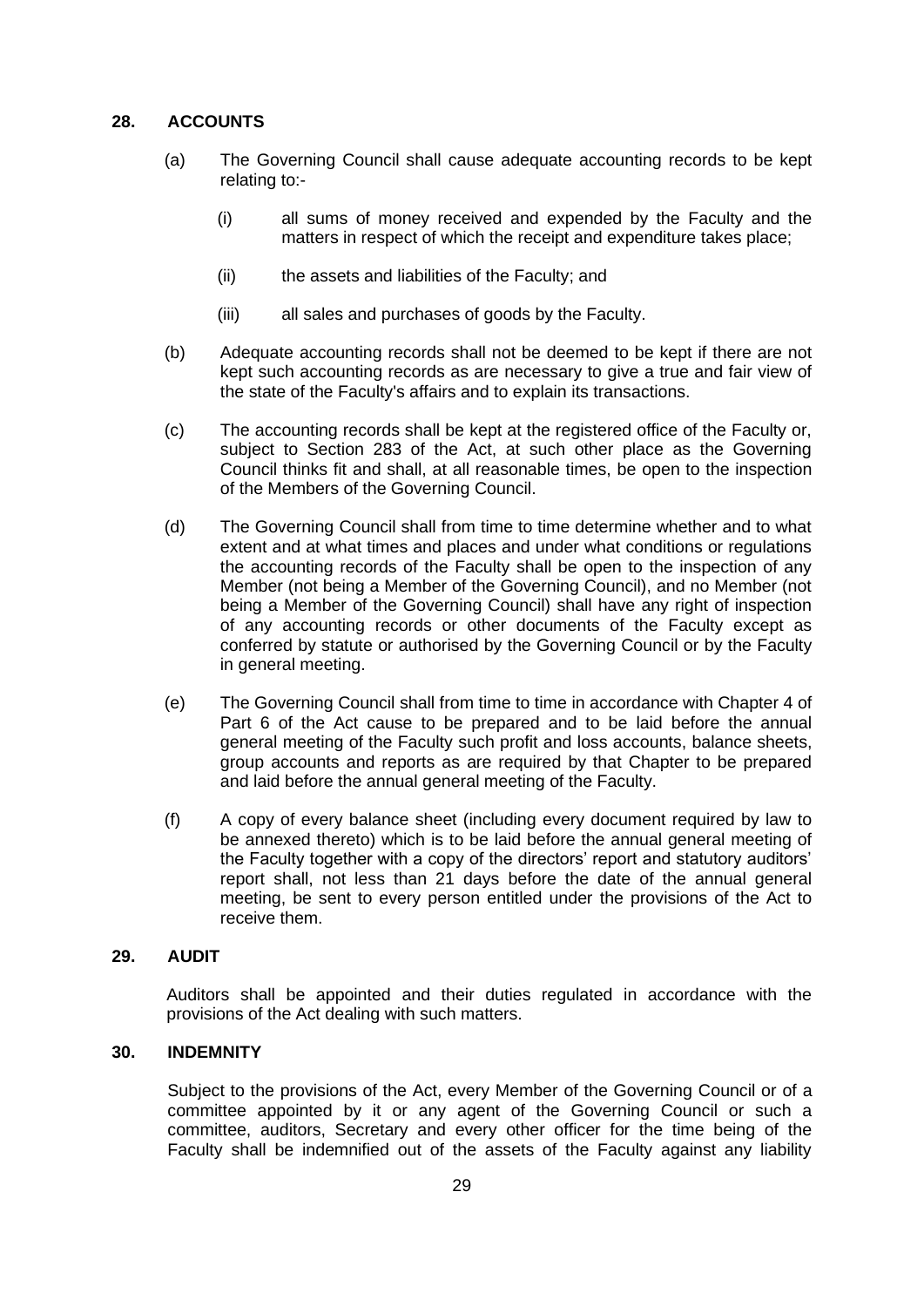incurred by them in defending any proceedings, whether civil or criminal, in relation to their acts while acting in such capacity in which judgment is given in their favour or in which they are acquitted, or in connection with any application under Section 233 of the Act in which relief is granted to them by the Court.

## **31. REGULATIONS AND BYELAWS**

- (a) The Members may from time to time in general meeting make such regulations and byelaws (including but not limited to Professional Practice Regulations and Education Regulations) as they may deem appropriate for the proper governance of the Faculty. The Faculty may by such regulations and byelaws regulate:
	- (i) the conduct of Members, in relation to the prescription, maintenance, guidance and enforcement of appropriate and reasonable standards of professional behaviour for Members and Honorary Members and the practices and procedures to be adopted and observed by Members in their provision of notarial services;
	- (ii) Members and/or Honorary Members in relation to their education and training as Notaries Public as well as other individuals who are not Members but who are aspiring to be appointed as Notaries Public; and
	- (iii) Members and/or Honorary Members in relation to all other matters which the Faculty considers would promote and advance the profession of Notary Public.
- (b) The Members in general meeting by simple majority present and voting shall have power to amend, alter or repeal the regulations and byelaws and to make additions to them.
- (c) The Governing Council shall bring to the notice of Members and Honorary Members all such regulations and byelaws which so long as they shall be in force shall be binding on Members and Honorary Members and, as may be appropriate, on other individuals aspiring to be Notaries Public, provided that no regulation or byelaw shall be inconsistent with or shall affect or repeal anything contained in this Constitution.

## **32. NOTICES**

- (a) Any communication or document or information intended to be given to a Member (including, without limitation, the annual report and accounts and any notice of general meeting) ("Notice") may be given by the Faculty to any Member, Honorary Member or other person either:
	- (i) personally; or
	- (ii) by sending it by post to or delivering it by hand or courier at the Member or Honorary Member's registered address; or
	- (iii) by sending it by electronic mail to an address notified by the Member or Honorary Member in writing; or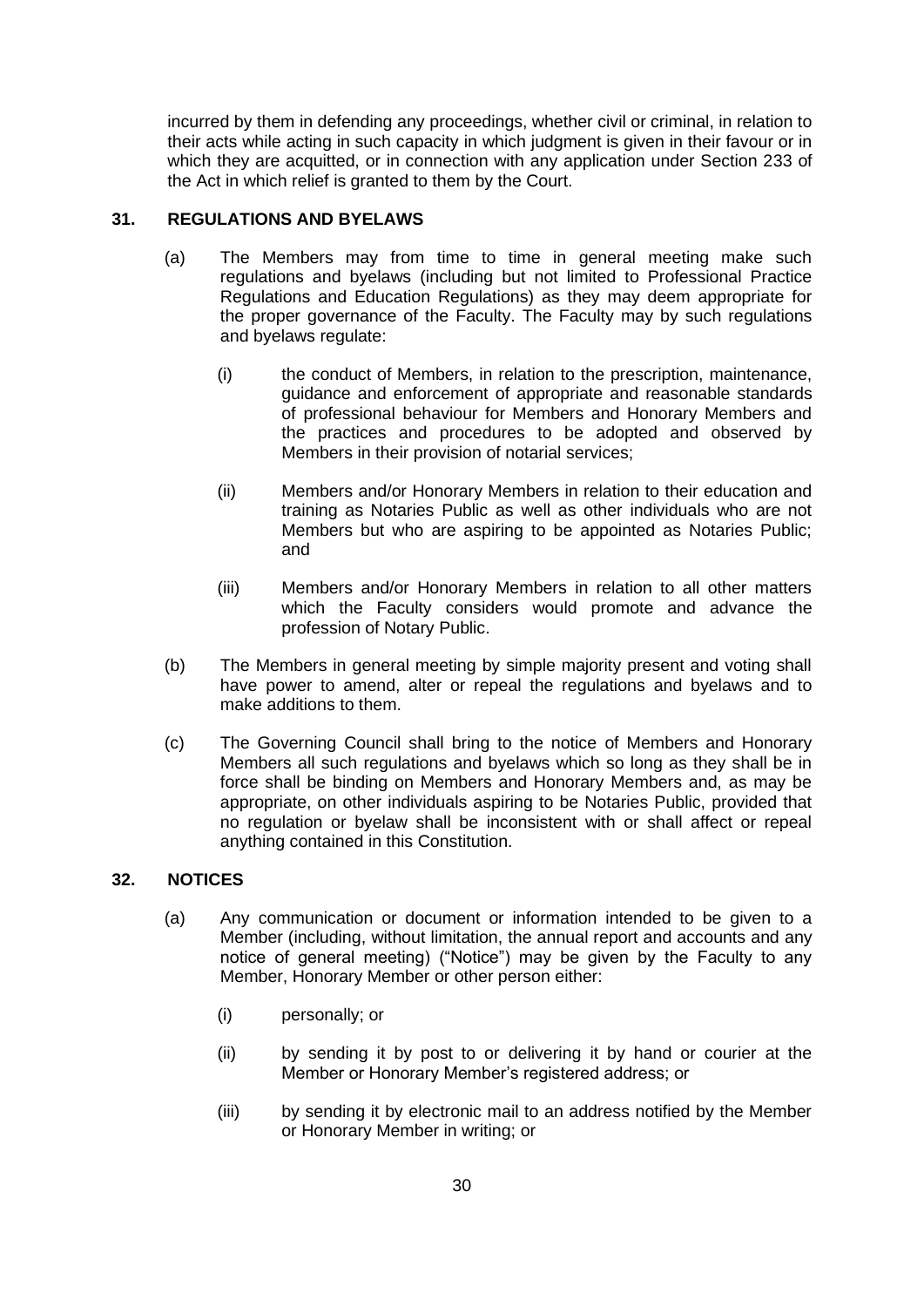- (iv) by sending an electronic notification that a Notice has been published on a website, the address of which is specified.
- (b) Where at any time a Notice is given personally or is delivered by hand to the registered address, it shall be deemed to have been given and delivered at that time.
- (c) Where a Notice is sent by post, the Notice shall be deemed to be given and delivered 24 hours after the envelope, with pre-paid postage affixed containing the Notice, properly addressed to the Member or Honorary Member or other person, is posted to the Member, Honorary Member or other person by being put in a post office receptacle for receipt of letters intended for transmission and delivery.
- (d) Where a Notice is sent by electronic mail, it shall be deemed to be given and delivered at the time it was sent.
- (e) Where a Notice is displayed on a website it shall be deemed to have been given and delivered when the recipient received (or is deemed to have received) notification of the fact that the Notice is so available on the website.
- (f) All Notices shall be deemed signed where the facsimile of a signature appears or the name of the signatory is stated with the words "Signed" before that name or otherwise that it is obvious from the Notice that a named person is to be considered a signatory.
- (g) A notification to a Member of the publication of a Notice on a website pursuant to this Article 32 shall state:
	- (i) the fact of the publication of the Notice on a website;
	- (ii) the address of that website;
	- (iii) where necessary, the place on that website where the Notice may be accessed, and how it may be accessed; and
	- (iv) in the case of a Notice of a general meeting of the Faculty:
		- (1) that it concerns Notice of a meeting served in accordance with the Articles or by order of a Court, as the case may be;
		- (2) the place, date and time of the meeting;
		- (3) whether the meeting is to be an annual general meeting or extraordinary general meeting; and
		- (4) the address of any other website (if such is the case) where procedures as to voting are stated or facilitated.
- (h) In the case of a Notice of a general meeting published on a website, the Notice shall remain on the website throughout the period beginning with the giving of that Notice and ending with the conclusion of the meeting.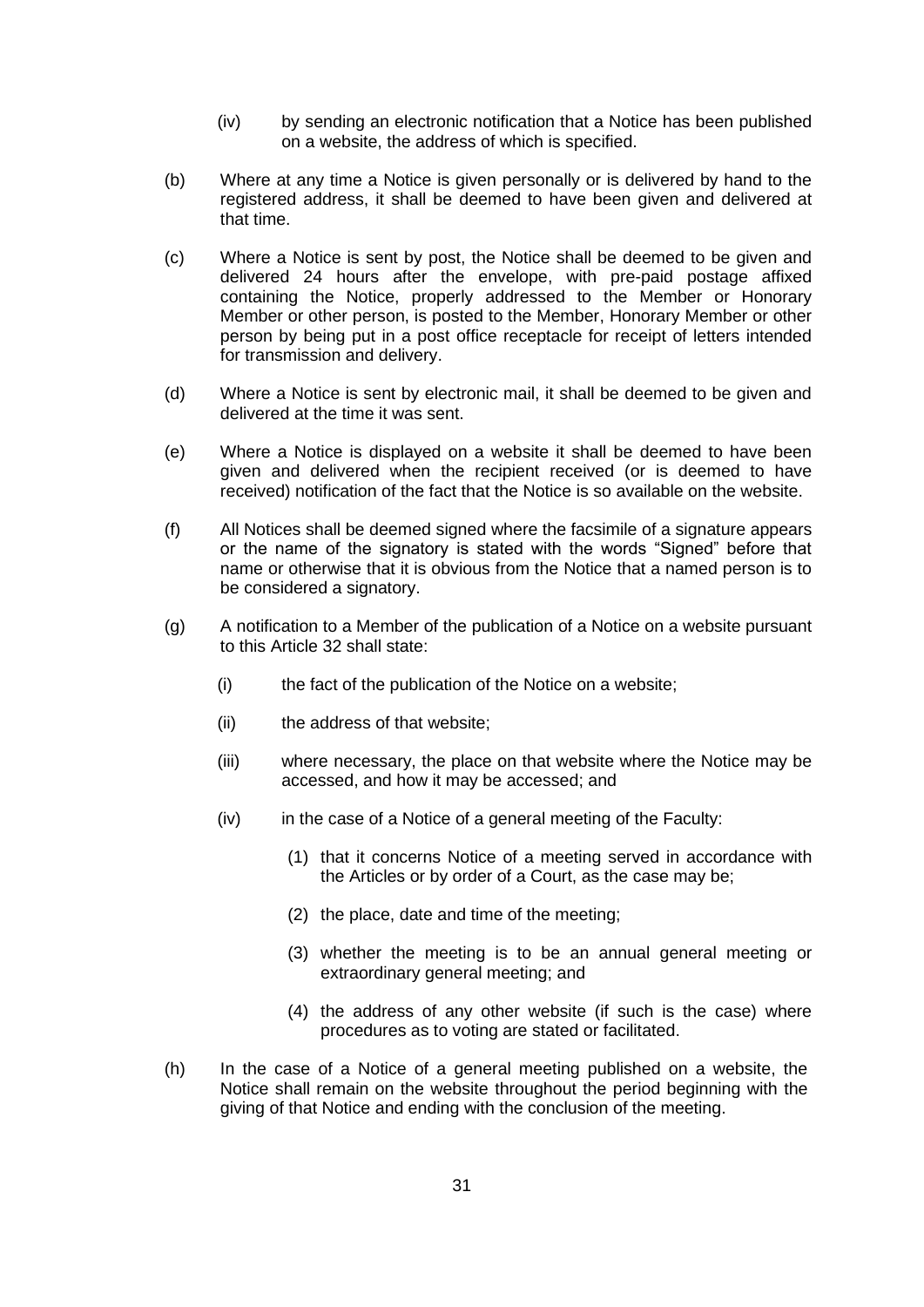- (i) This Article shall be treated as being complied with and, in the case of a meeting, nothing shall invalidate the proceedings of a meeting where:
	- (i) any Notice that is required to be published, as mentioned in paragraph (h) of this Article 32 is, published for a part, but not all of the period mentioned in that paragraph; and
	- (ii) the failure to publish Notice throughout that period is attributable to circumstances which it would not be reasonable to have expected the Faculty to prevent or avoid, such as systems or telecommunications failures or power outages.

## **33. MISCELLANEOUS**

- (a) The Governing Council may determine any question as to the interpretation of this Constitution and any Professional Practice Regulations and Education Regulations and any other regulations made pursuant to Article 31 and may rule for any occurrence not catered for therein unless and until modified or reversed by a subsequent general meeting of Members.
- (b) Where the Governing Council has invoked Article 33 (a), it shall be its duty to lay before the next succeeding general meeting of Members the details of and relating to any such determination or ruling for approval, modification, or reversal by the Members, which details shall appear on the agenda sent out with the Notice convening such general meeting.